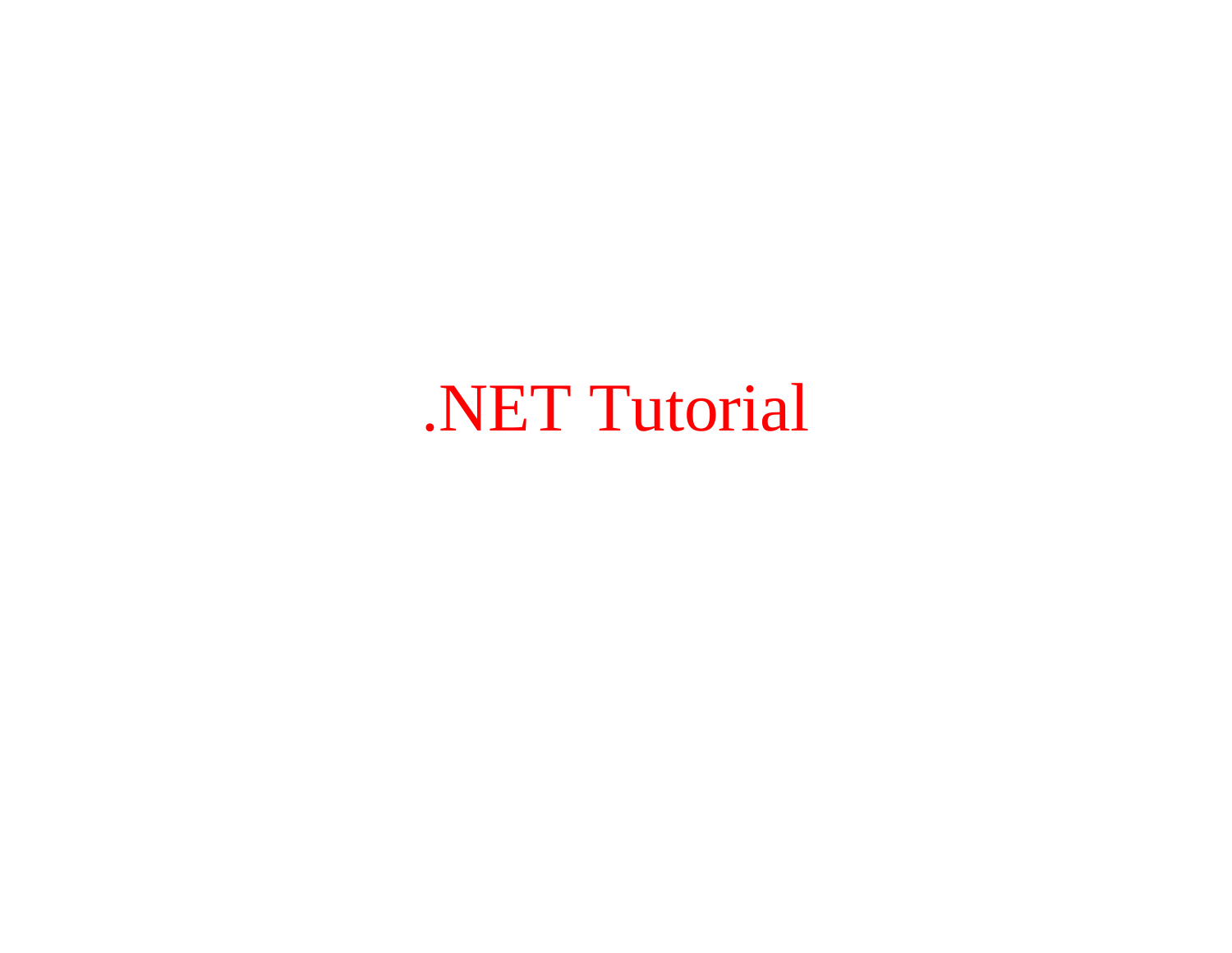## Microsoft .NET

- .NET is the Microsoft Web services strategy to connect information, people, systems, and devices through software.
- Integrated across the Microsoft platform, .NET technology provides the ability to quickly build, deploy, manage, and use connected, security-enhanced solutions with Web services.
- .NET was originally called NGWS (Next Generation Windows Services).
- Web services are self-describing software modules, semantically encapsulating discrete functionality, wrapped in and accessible via standard Internet communication protocols such as XML and SOAP.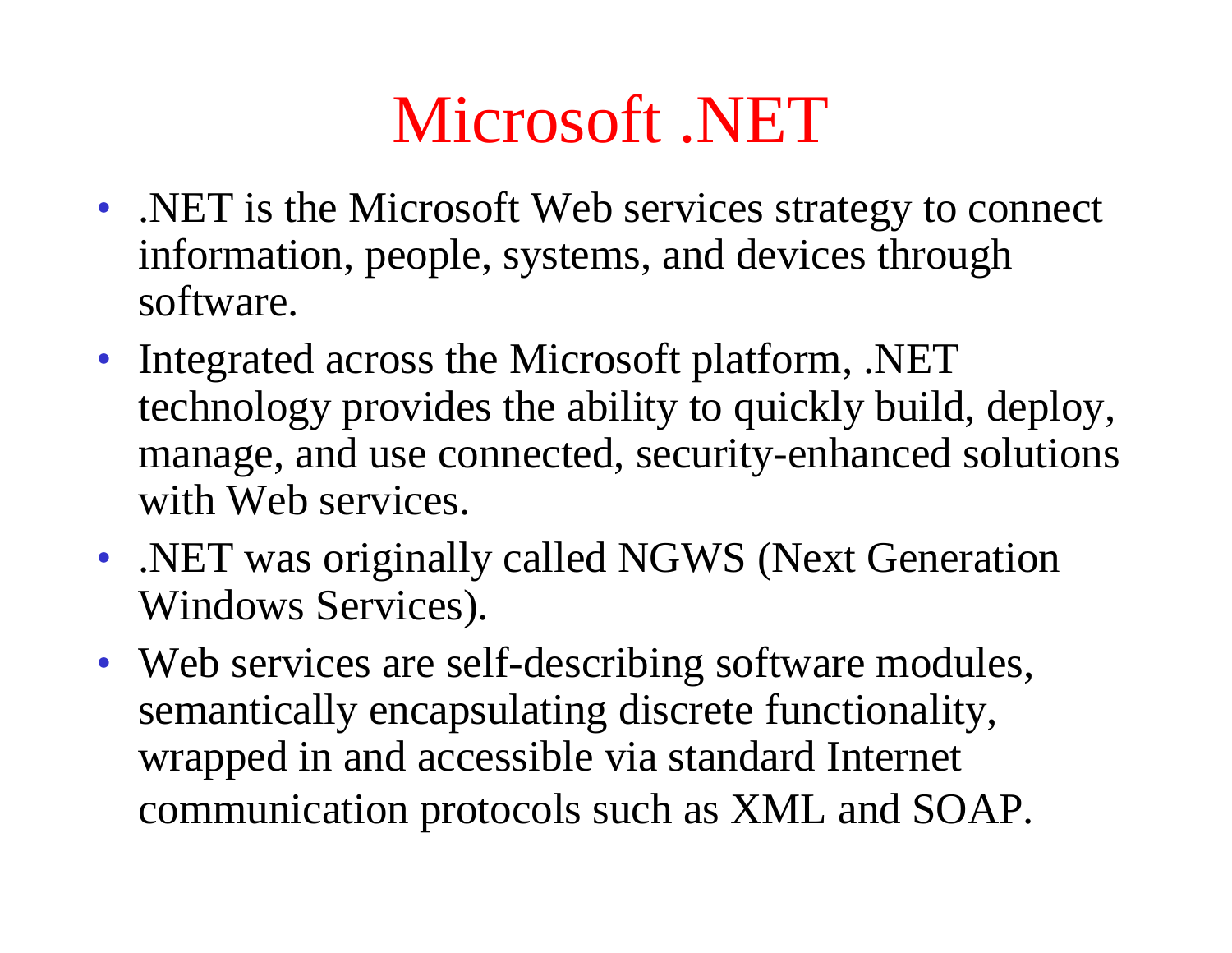## Microsoft .NET

- The Microsoft. NET strategy was presented in June 2000:
	- $\mathcal{L}_{\mathcal{A}}$ - .NET is Microsoft's new Internet and Web strategy
	- $\mathcal{L}_{\mathcal{A}}$ - .NET is NOT a new operating system
	- .NET is a new Internet and Web based infrastructure
	- .NET delivers software as Web Services
	- .NET is a framework for universal services
	- $\mathcal{L}_{\mathcal{A}}$ .NET is a server centric computing model
	- $\mathcal{L}_{\mathcal{A}}$ .NET will run in any browser on any platform
	- .NET is based on the newest Web standards
- The motivations driving this vision are:
	- $\mathcal{L}_{\mathcal{A}}$ Object-oriented programming
	- –– Compiled once and run everywhere
	- $\mathcal{L}_{\mathcal{A}}$ Service-oriented application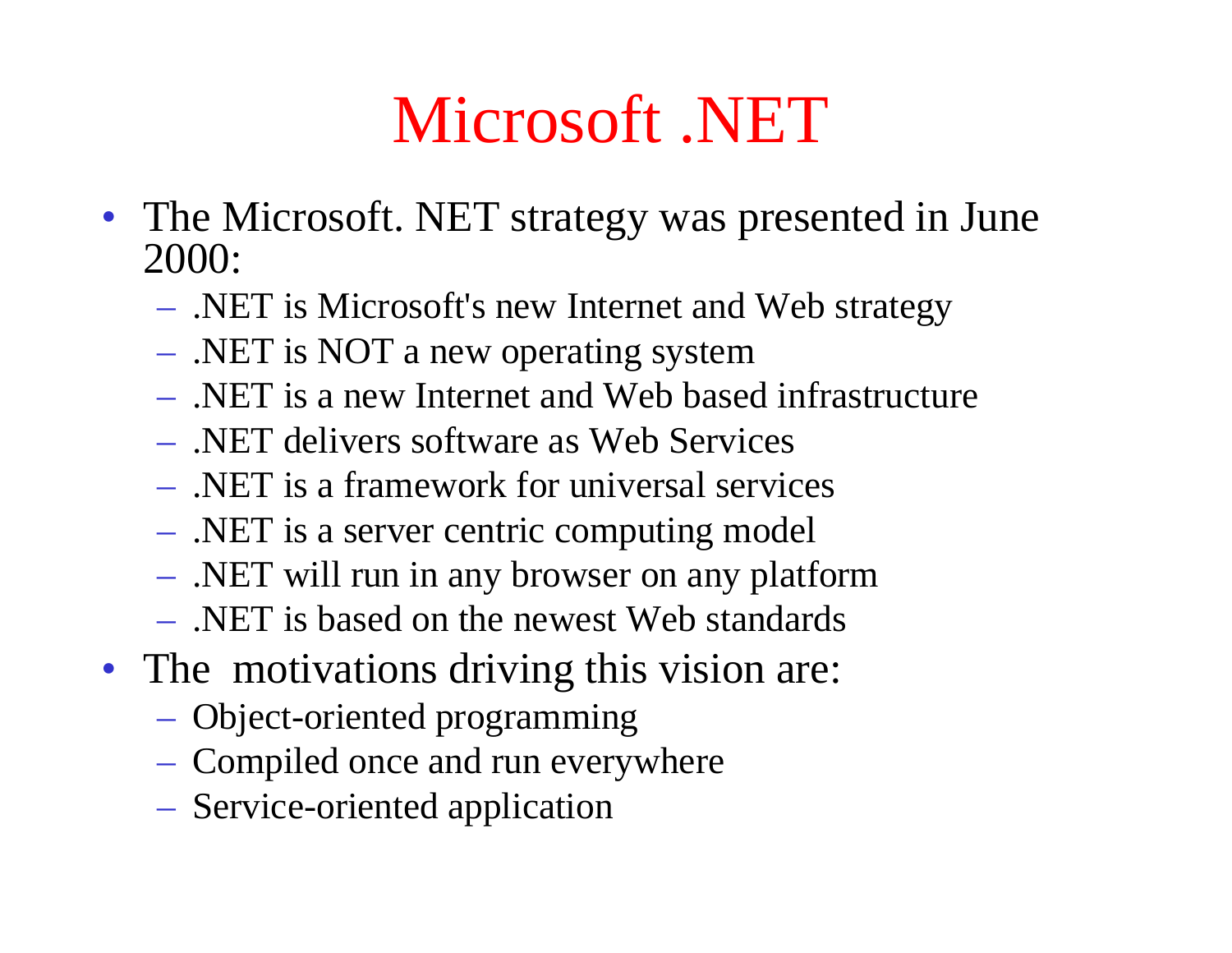#### .NET Standard

- A standard distributed application should run on almost any computer in the world. .NET have been standardized by ECMA (http://www.ecma-international.org/).
- Clients must be Standard Internet Browsers.
	- All clients use standard Internet browsers like Firefox, Internet Explorer, or Netscape running on Windows, Linux, or Mac computers.
- Servers must be Standard Internet Servers.
	- Standard Internet servers such as Apache, Tomcat, or Internet Information Services (IIS).
- Applications must use Internet Communication
	- Servers should be requested with standard stateless Internet HTTP requests. Servers should respond with a standard stateless Internet HTTP response.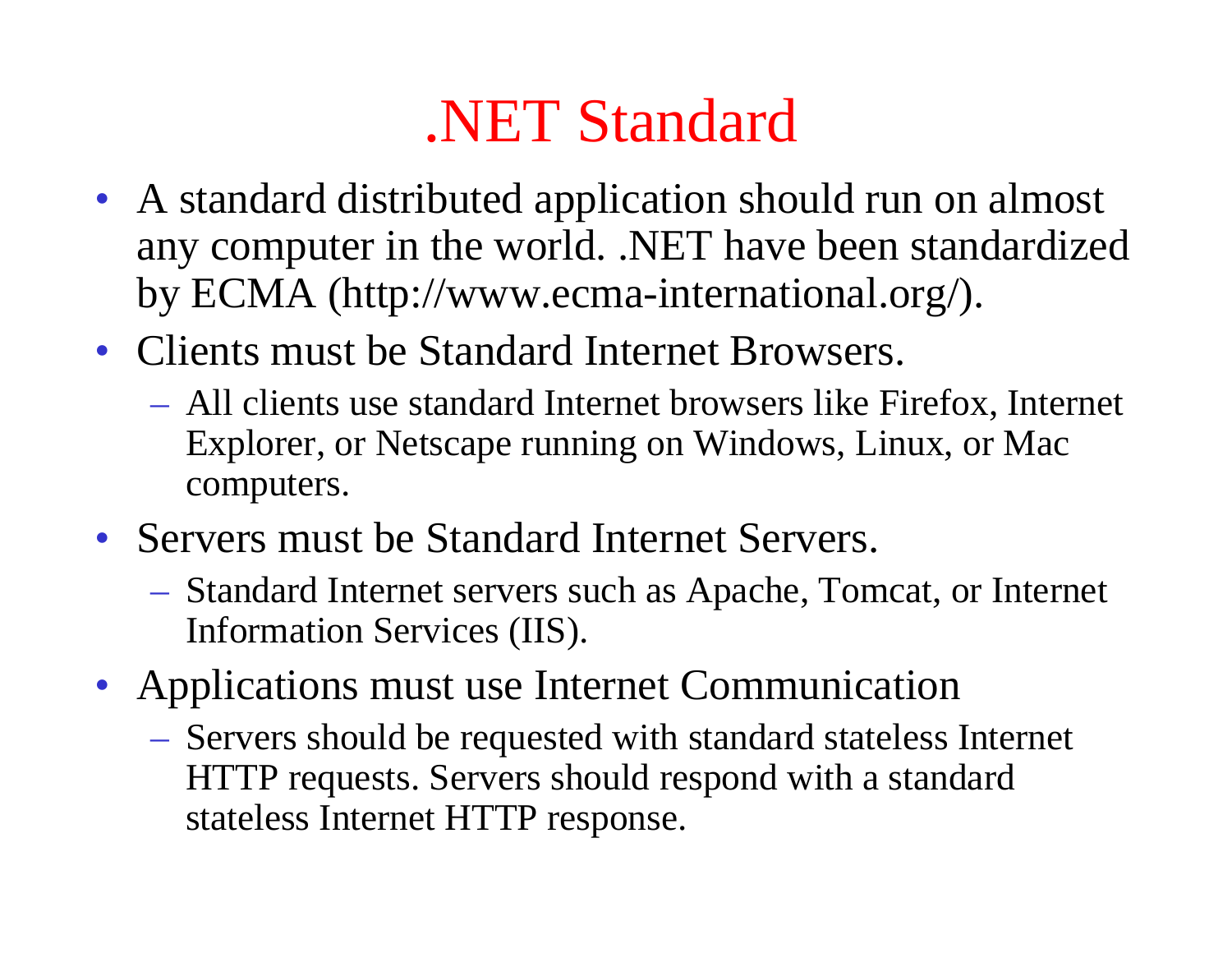#### .NET Infrastructure

- .NET Infrastructure
	- **Development Tools**: The .NET framework is a programming environment.
	- **Web Services**: .NET provides a standard syntax for the language defined for sites providing **web services**.
	- **Specialized servers** (.NET servers): Severs that work with .NET such as SQL Server 2000 is described as .NET enabled.
	- **Devices** that are running on .NET.
- .NET implementation
	- Windows: Microsoft .NET
	- Linux: Mono, DotGNU
	- MacOS X: Mono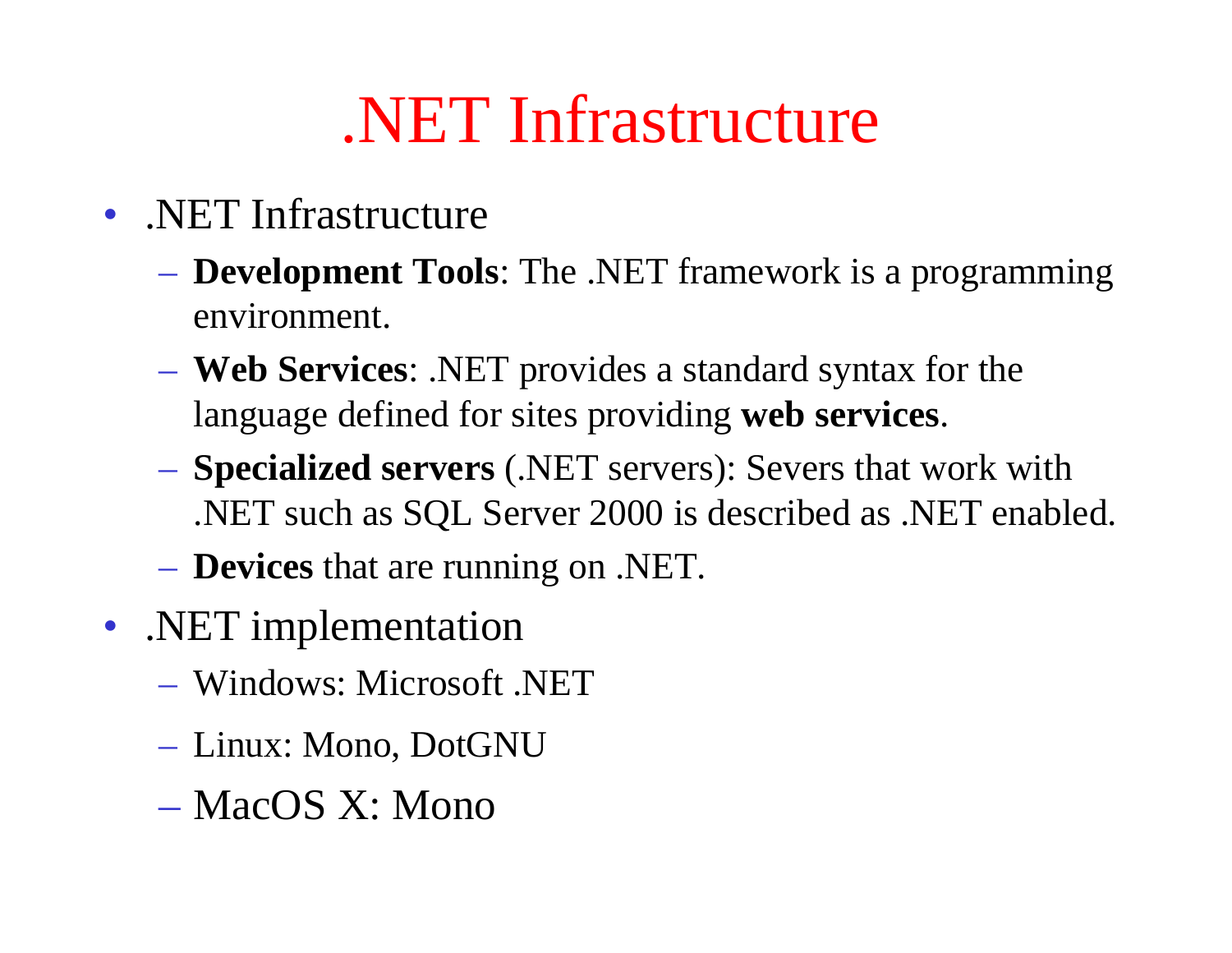## .NET Infrastructure

- Development Tools
- Web services
- Specialized servers
- •Clients

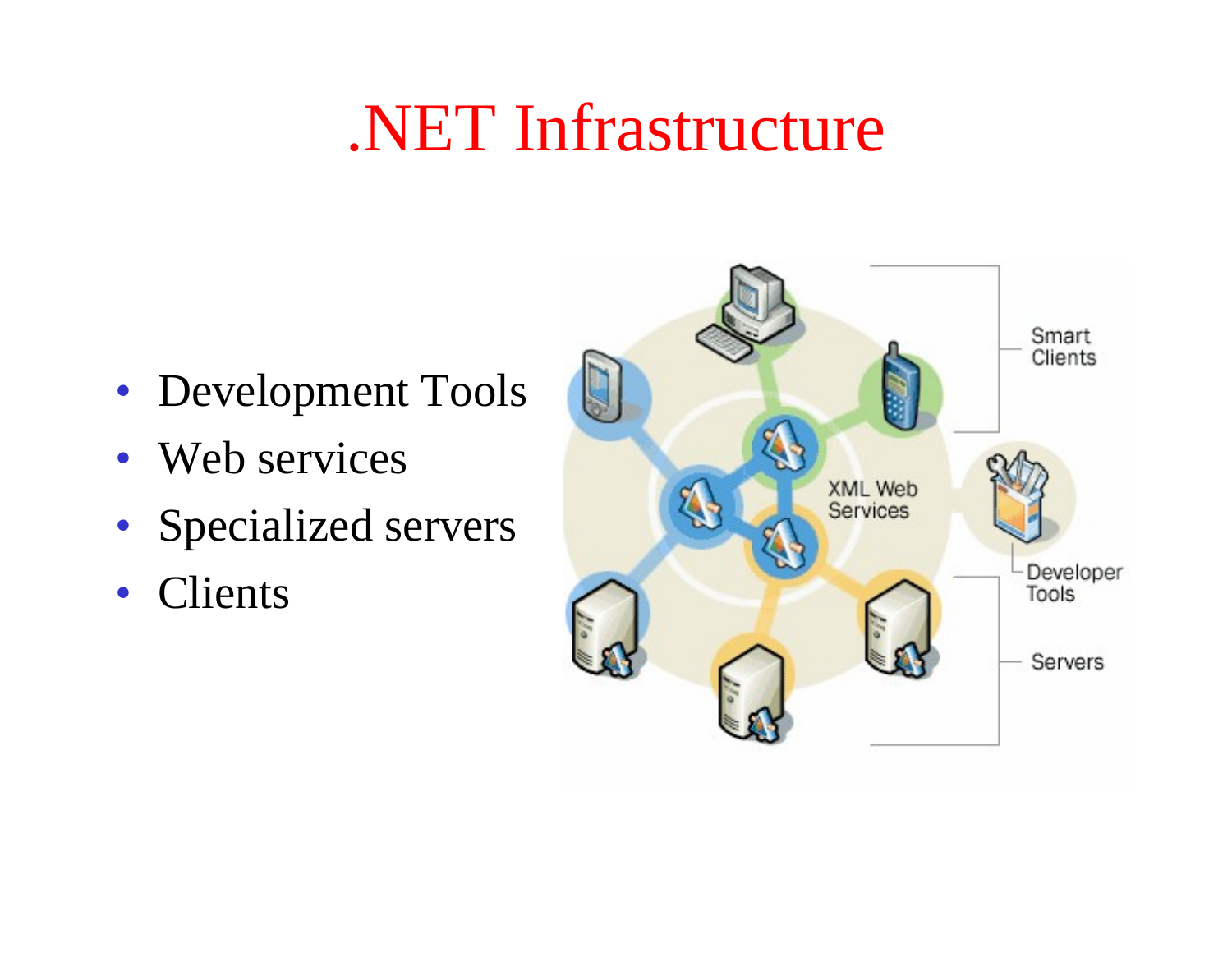- The .NET Framework is a common environment for building, deploying, and running Web Services and Web Applications (Microsoft JDK?). It contains:
	- The Common Language Runtime,
	- The .NET Framework Classes, and
	- higher-level features like ADO.NET, ASP.NET and Window Forms for developing desktop applications.
- The Common Language Runtime (CLR) (Microsoft JRE?) manages the execution of code compiled for the .NET platform. The CLR has two features:
	- Its specification has been opened up so that it can be ported to non-Windows platforms.
	- Any number of different languages can be used to manipulate the .NET framework classes, and the CLR will support them.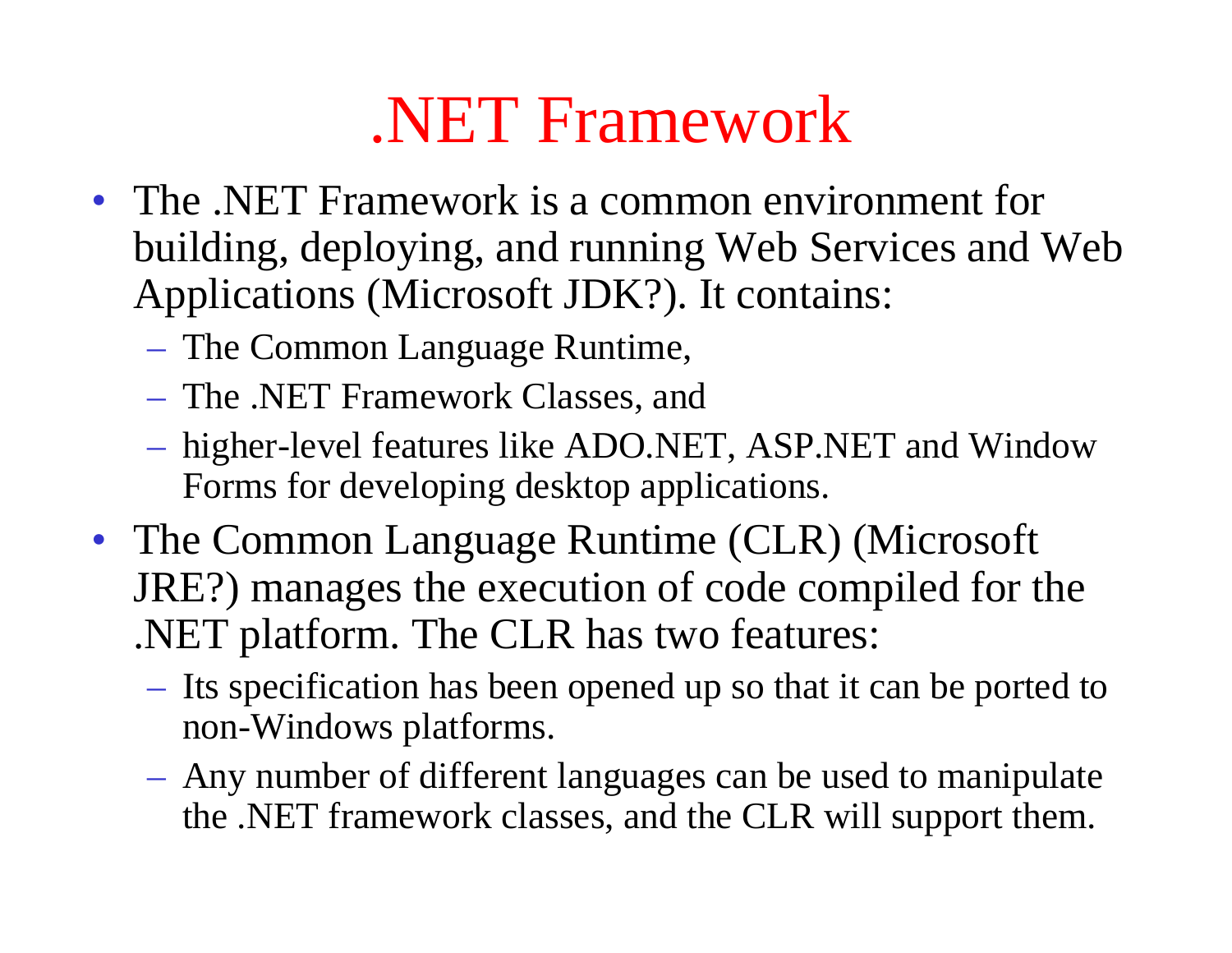#### .NET Framework Standard

- The CLI (Common Language Infrastructure) is the definition of the fundamentals of the .NET framework:
	- the Common Type System (CTS) and metadata,
	- the Virtual Execution Environment (VES) and
	- its use of intermediate language (IL), and
	- the support of multiple programming languages via the Common Language Specification (CLS).
- The CLI is documented through ECMA see http://msdn.microsoft.com/net/ecma/ for more details.
- The CLR (Common Language Runtime) is Microsoft's primary implementation of the CLI.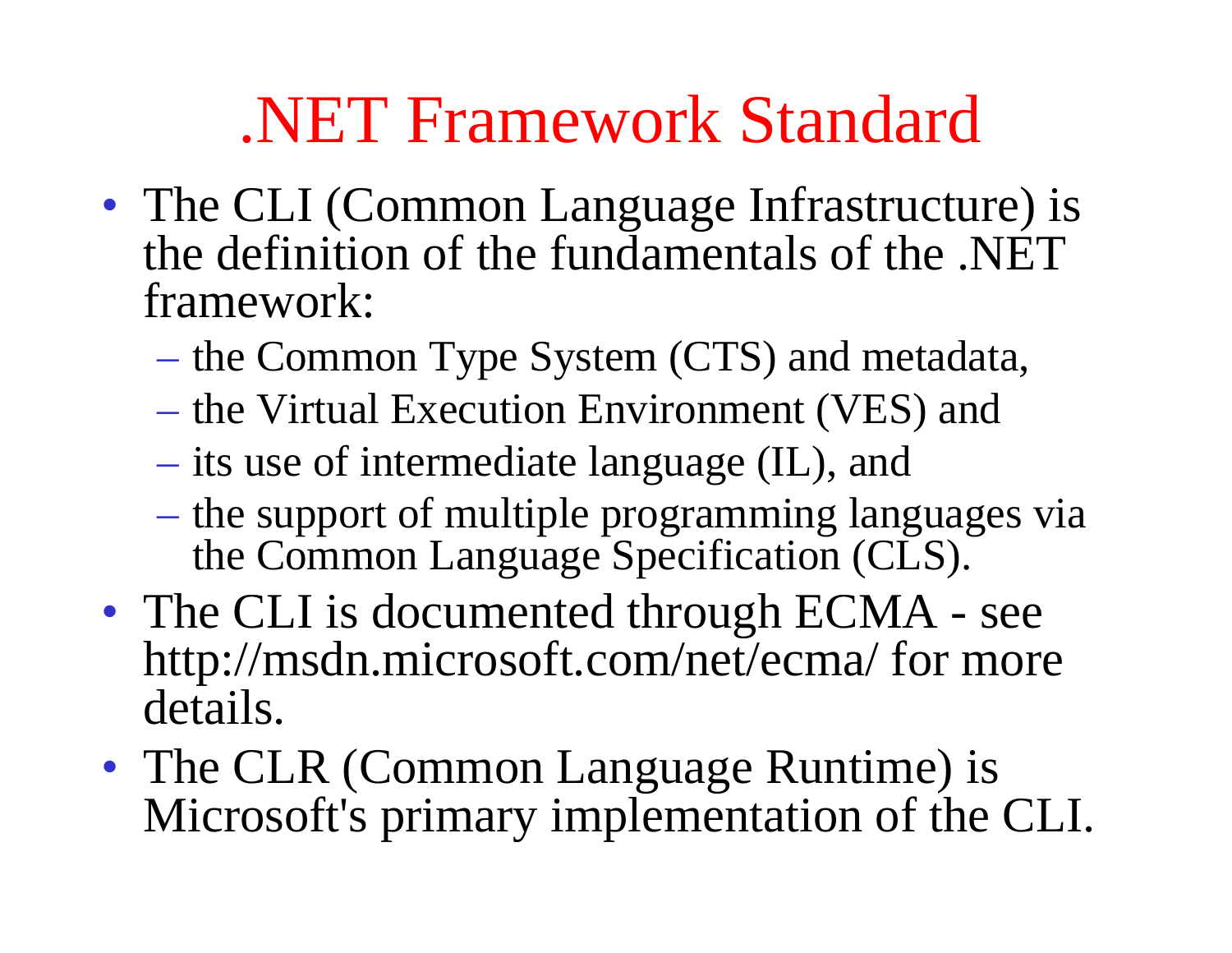- The Common Language Runtime An execution environment providing
	- Garbage collection
	- Security
	- Exception Handling
	- Multithreading
	- Memory Management
	- Type Safety
- The .NET Framework Classes
	- A collection of reusable classes
	- Classes grouped into logical collections, called *namespaces* like System.IO
	- Classes grouped into physical collections, called *assemblies*  like System.IO.dll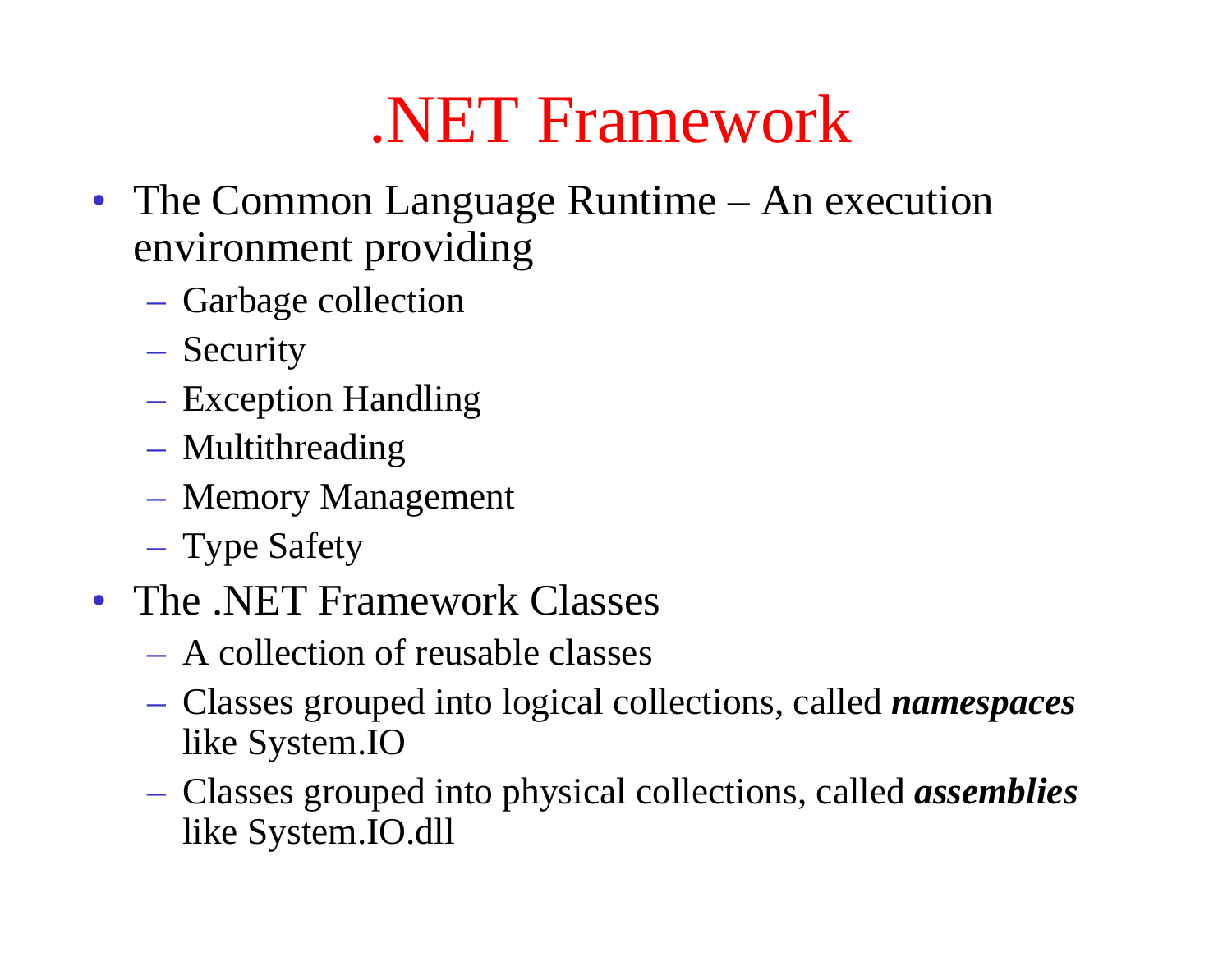#### • ADO.NET

- A disconnected programming environment for working with data sources
- Ability to create a pseudo database with tables and relationships in your applications to hold cached copies of data from different sources
- Support for XML
- ADO.ASP
	- As easy to create Web Applications as it is to create Windows Applications
	- Full power of a programming language such as VB.NET and C# compared to VBScript in ASP 2.0
	- Many new features which previous ASP 2.0 programmers had to code themselves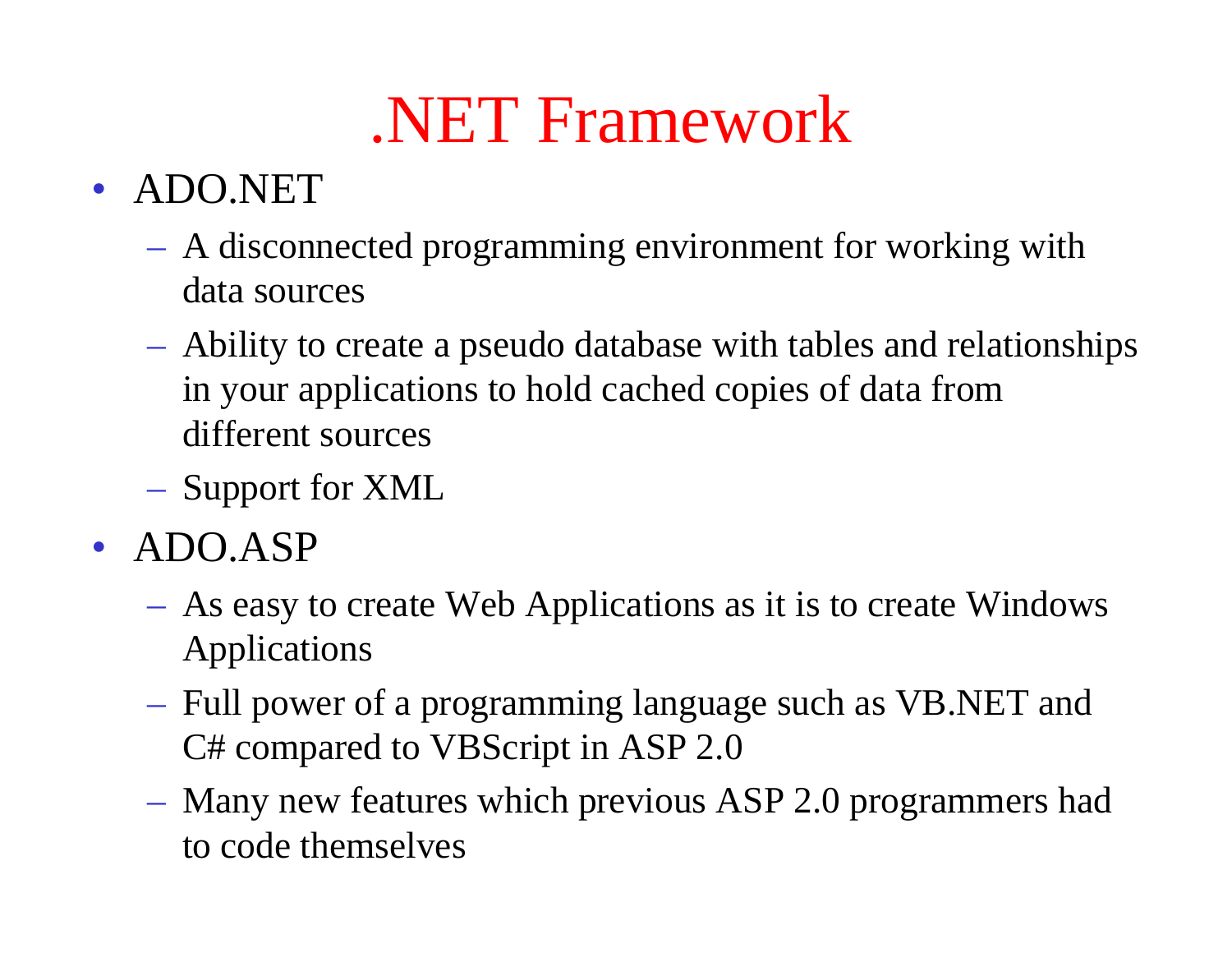- The .NET Framework is language neutral.
	- Currently it supports C++, C#, Visual Basic, JScript (The Microsoft version of JavaScript) and COBOL.
	- Third-party languages such as Eiffel, Perl, Python and others are also available for building future .NET Framework applications.
- Not all of the supported languages fit entirely neatly into the .NET framework.
- The Visual Studio.NET is a common development environment for the new .NET Framework.
	- It provides a feature-rich application execution environment, simplified development and easy integration between a number of different development languages.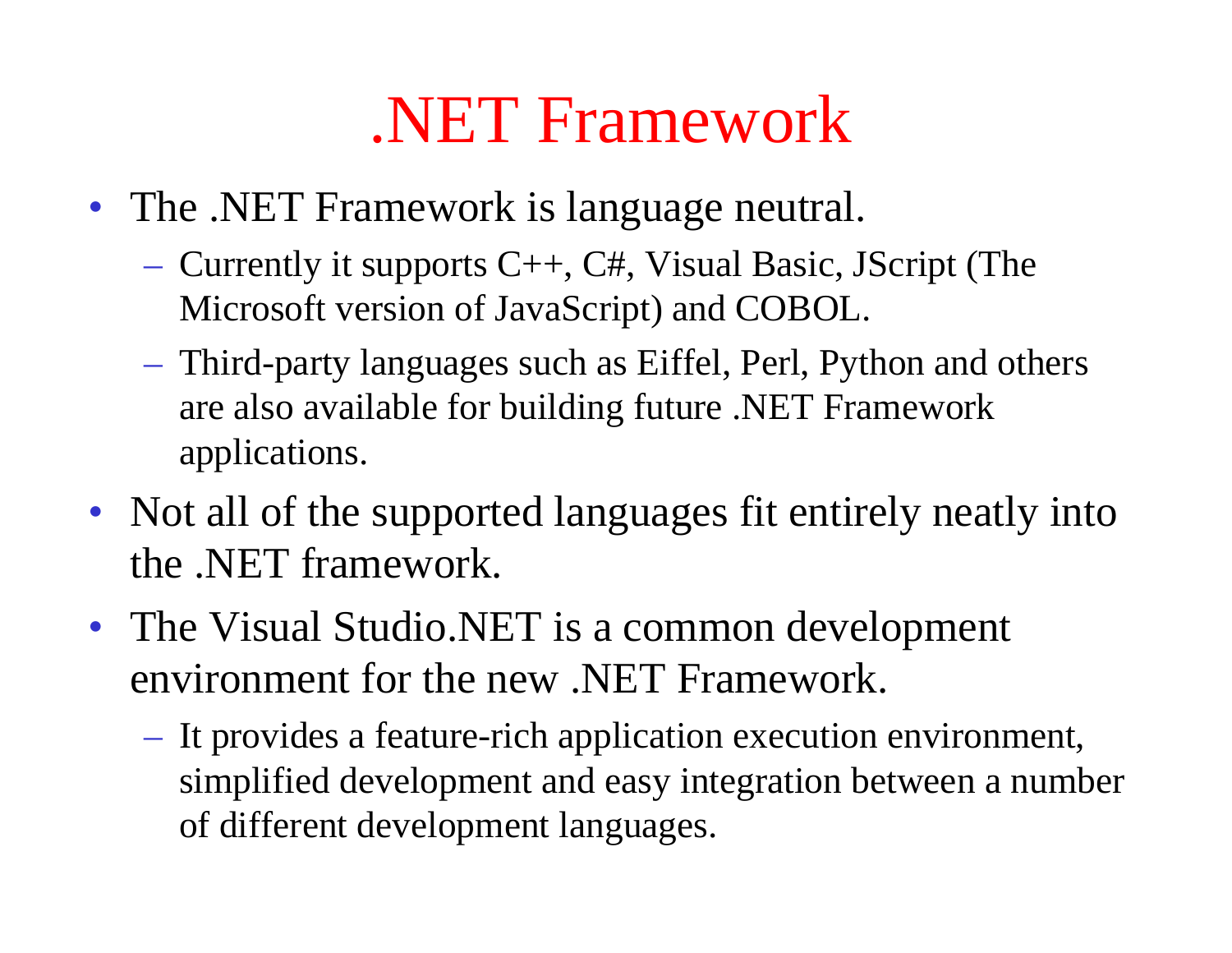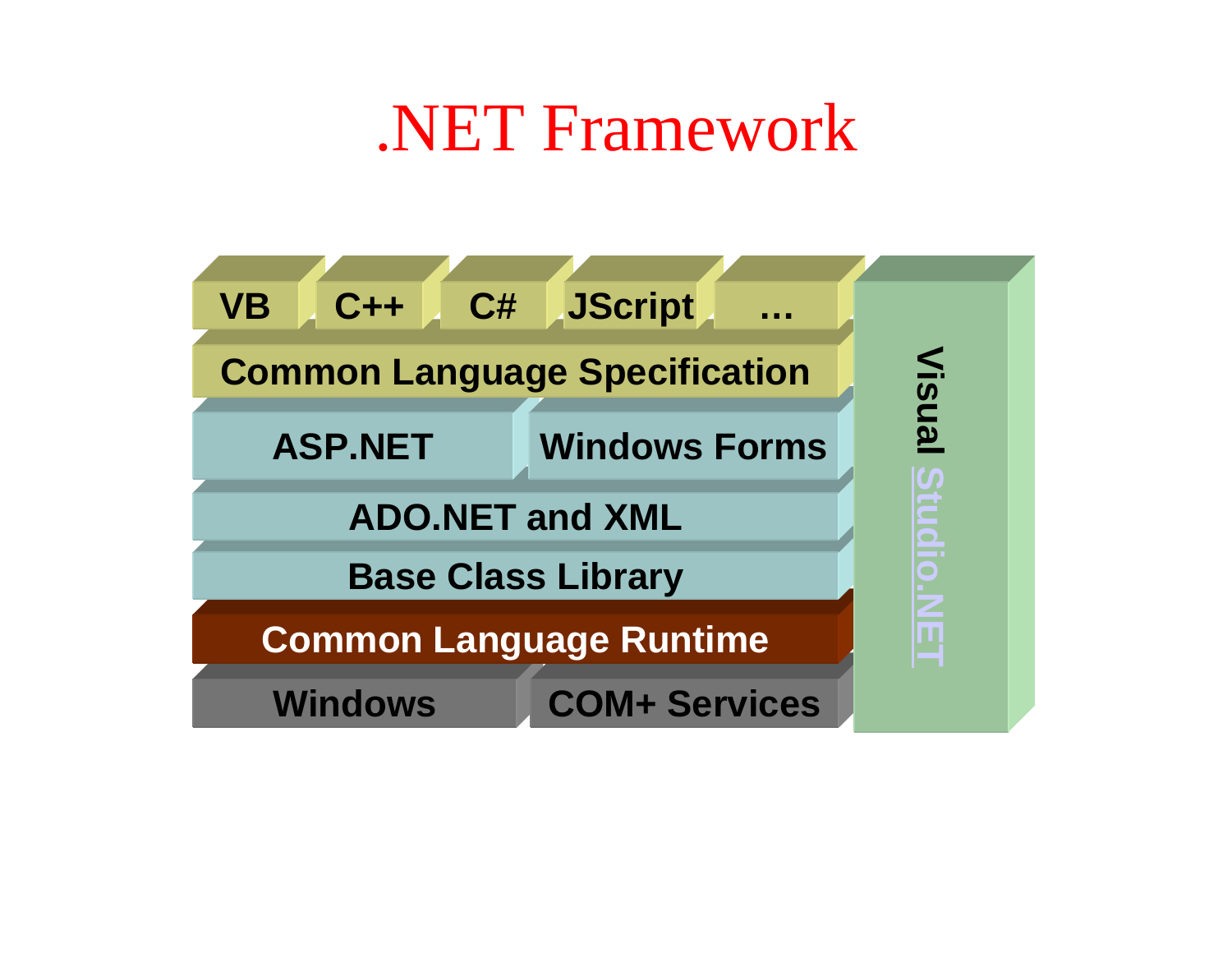#### • Windows .NET

- Windows XP form the backbone of .NET.
- Windows .NET is the new generation Windows. It will provide support for all the .NET building blocks and .NET digital media.
- Windows .NET will be self-supporting with updates via Internet as users need them.
- Office .NET
	- A new version of Microsoft Office Office .NET will have a new .NET architecture based on Internet clients and Web Services.
	- With Office .NET, browsing, communication, document handling and authoring will be integrated within a XML-based environment which allow users to store their documents on the Internet.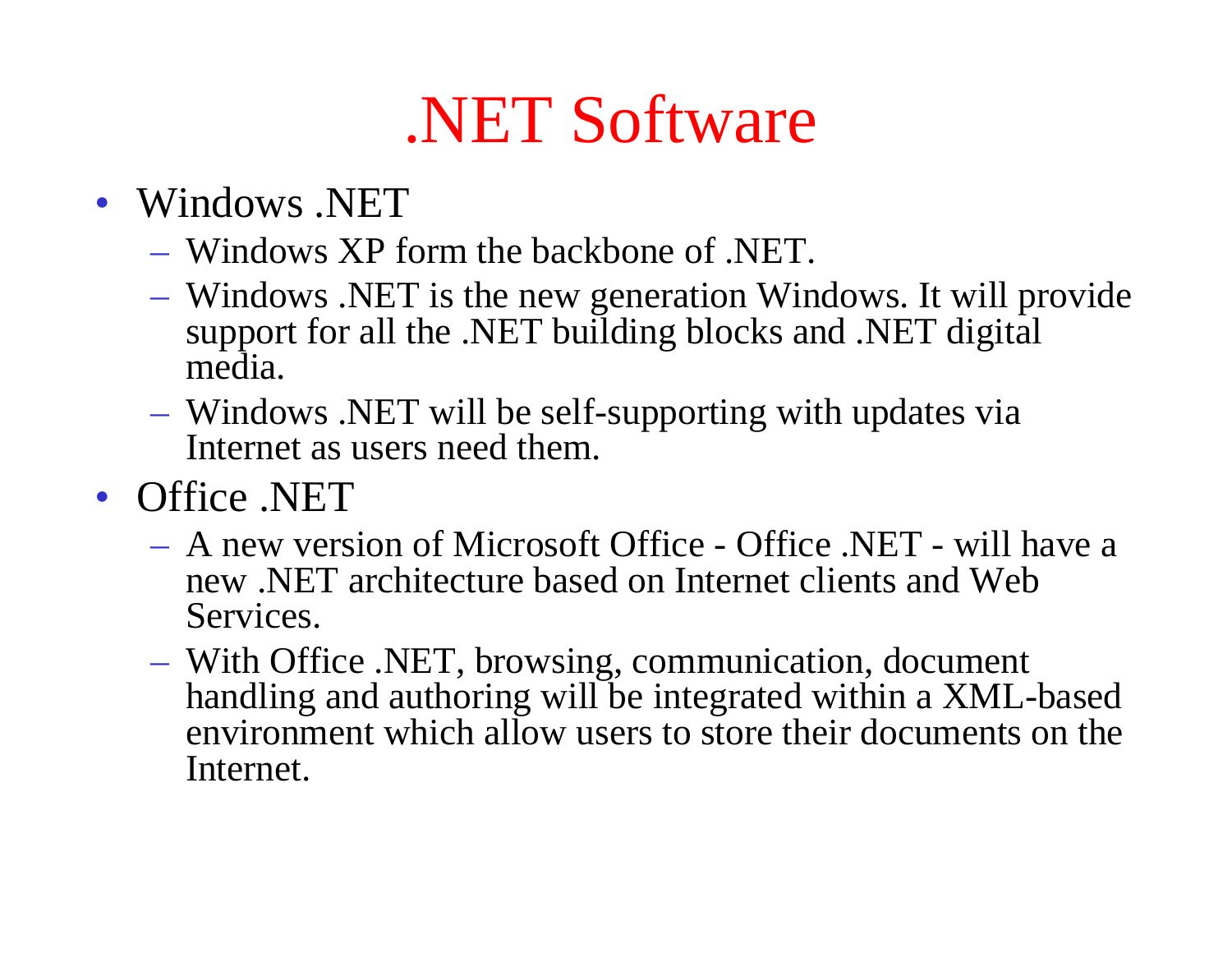- Active Server Pages ASP .NET is the latest version of ASP. It includes Web Services to link applications, services and devices using HTTP, HTML, XML and SOAP. New in ASP .NET:
	- New Language Support
	- Programmable Controls
	- Event Driven Programming
	- XML Based Components
	- User Authentication
	- User Accounts and Roles
	- High Scalability
	- Compiled Code
	- Easy Configuration
	- Easy Deployment
	- Not ASP Compatible
	- Includes ADO .NET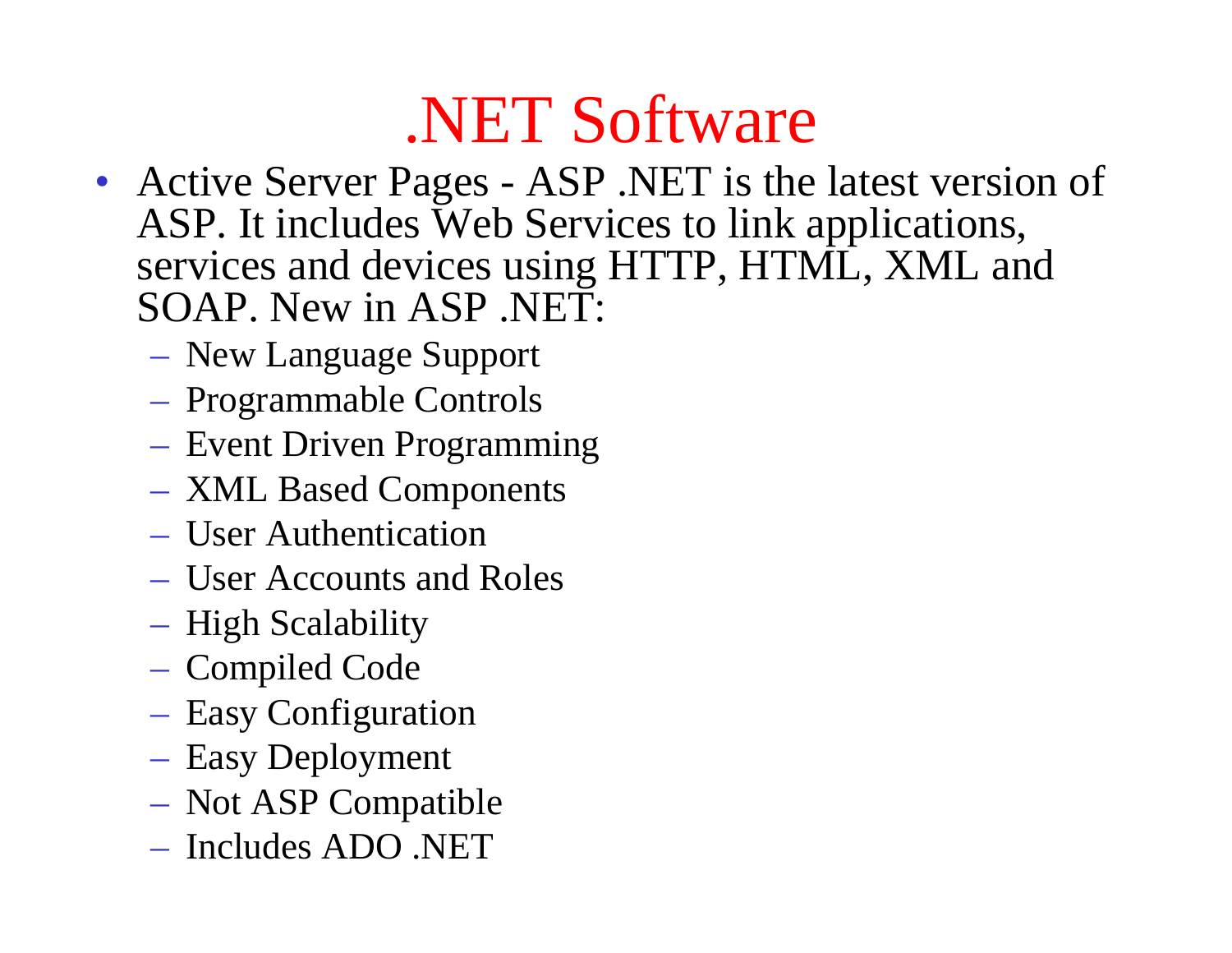- What is ADO?
	- ADO is a Microsoft technology
	- ADO stands for **A**ctiveX **D**ata **O**bjects
	- ADO is a Microsoft Active-X component
	- ADO is automatically installed with Microsoft IIS
	- ADO is a programming interface to access data in a database
- ADO.NET is the next evolutionary step in data access technology. Employing the aforementioned ADO technology, ADO.NET expands this by incorporating XML into a standard model to not only relational data models but also text based XML data.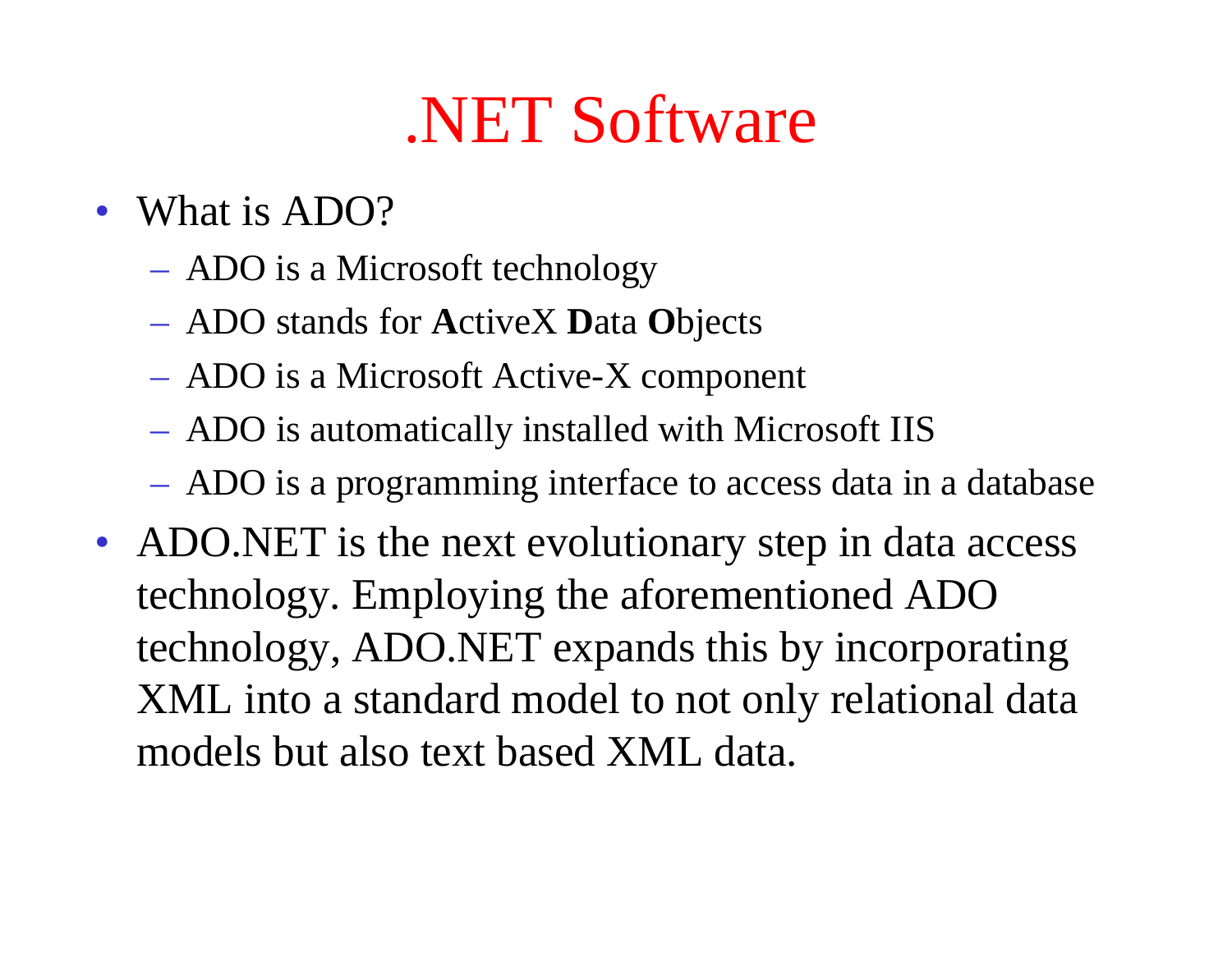- Visual Studio .NET
	- The latest version of Visual Studio Visual Studio .NET - incorporates ASP .NET, ADO .NET, Web Services, Web Forms, and language innovations for Visual Basic.
	- $\mathcal{L}_{\mathcal{A}}$  The development tools have deep XML support, an XML-based programming model and new objectoriented programming capabilities.
- Visual Basic .NET
	- $\mathcal{L}_{\mathcal{A}}$  Visual Basic .NET has added language enhancements, making it a full object-oriented programming language.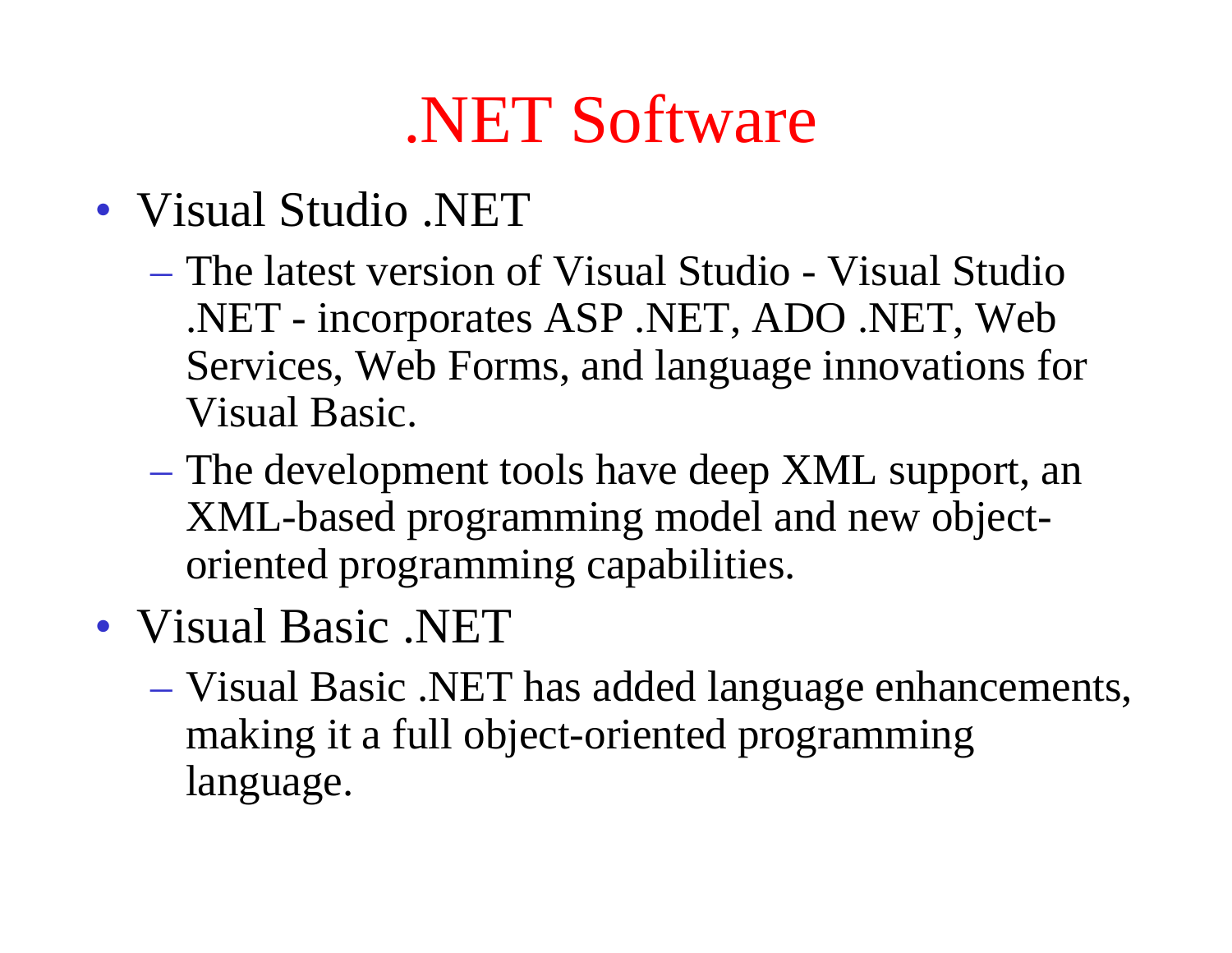## .NET Web Services

- What are Web Services?
	- Web services are small units of code
	- Web services are designed to handle a limited set of tasks
	- Web services use XML based communicating protocols
	- Web services are independent of operating systems
	- Web services are independent of programming languages
	- Web services connect people, systems and devices
- Small Units of Code
	- Web services are small units of code designed to handle a limited set of tasks.
	- An example of a web service can be a small program designed to supply other applications with the latest stock exchange prices. Another example can be a small program designed to handle credit card payment.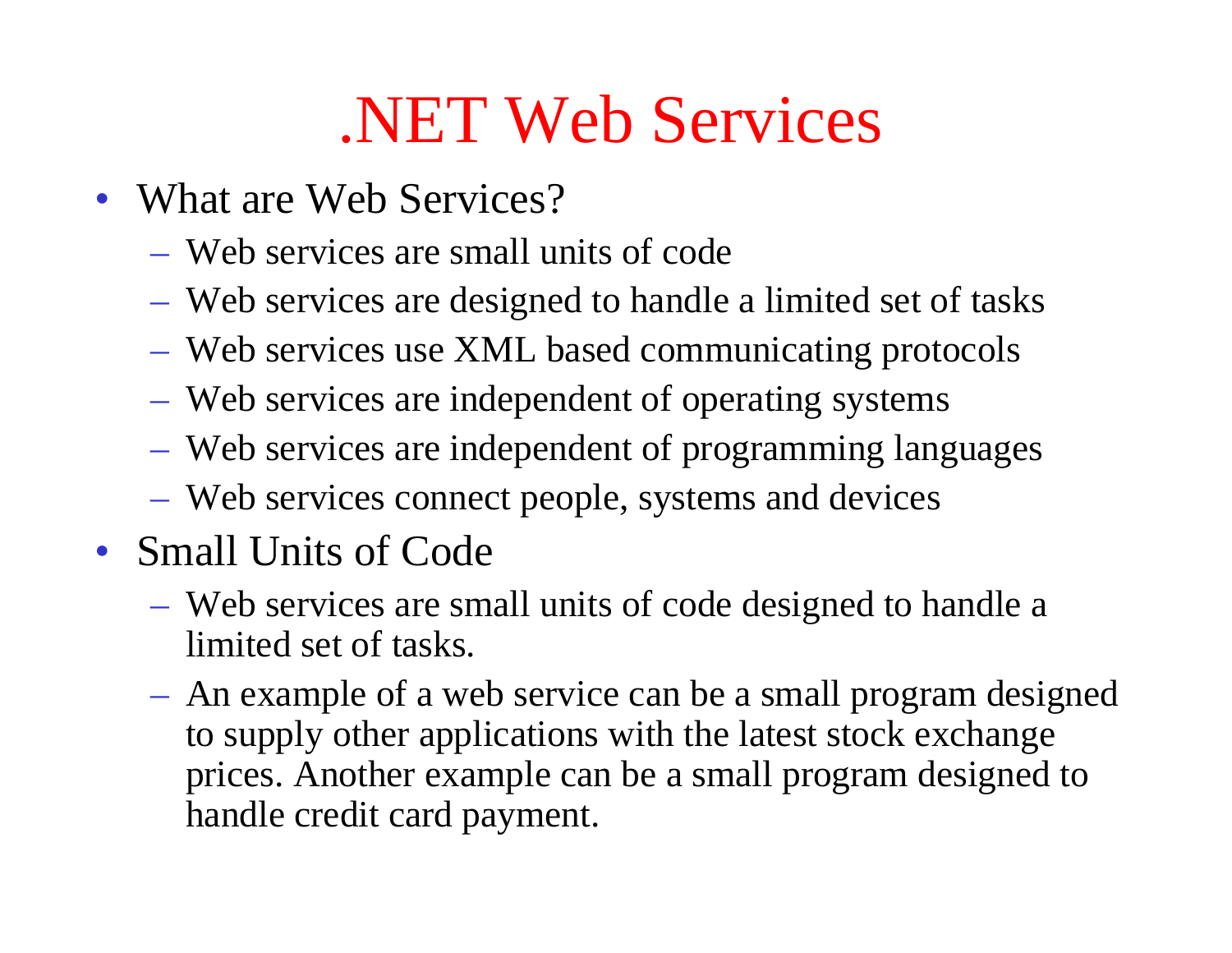## .NET Web Services

- XML Based Web Protocols
	- Web services use the standard web protocols HTTP, XML, SOAP, WSDL, and UDDI.
- HTTP
	- HTTP (Hypertext Transfer Protocol) is the World Wide Web standard for communication over the Internet. HTTP is standardized by the World Wide Web Consortium (W3C).
- XML
	- XML (eXtensible Markup Language) is a well known standard for storing, carrying, and exchanging data. XML is standardized by the W3C.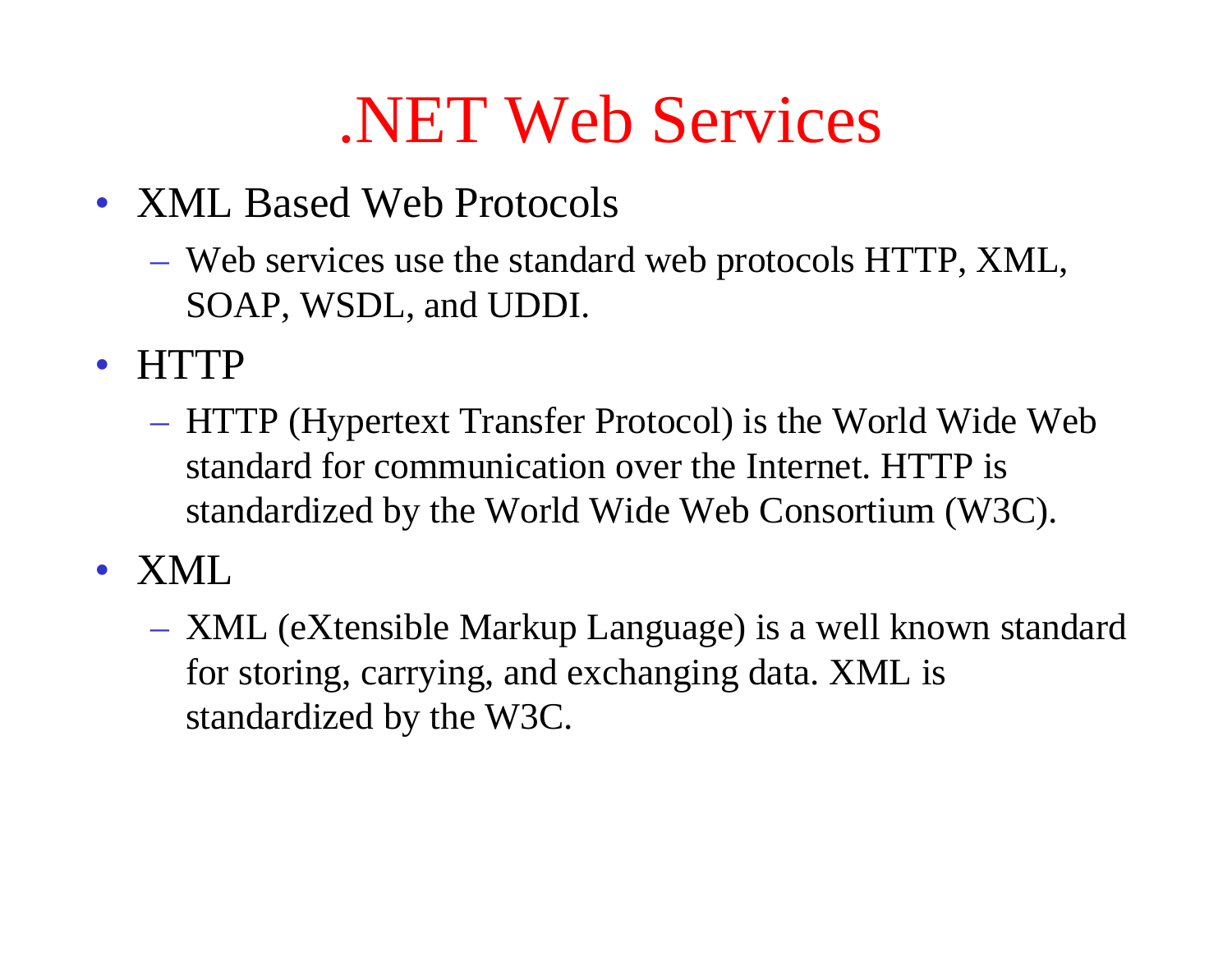# .NET Web Services

#### • SOAP

 SOAP (Simple Object Access Protocol) is a lightweight platform and language neutral communication protocol that allows programs to communicate via standard Internet HTTP. SOAP is standardized by the W3C.

• WSDL

 WSDL (Web Services Description Language) is an XMLbased language used to define web services and to describe how to access them. WSDL is a suggestion by Ariba, IBM and Microsoft for describing services for the W3C XML Activity on XML Protocols.

• UDDI

 UDDI (Universal Description, Discovery and Integration) is a directory service where businesses can register and search for web services.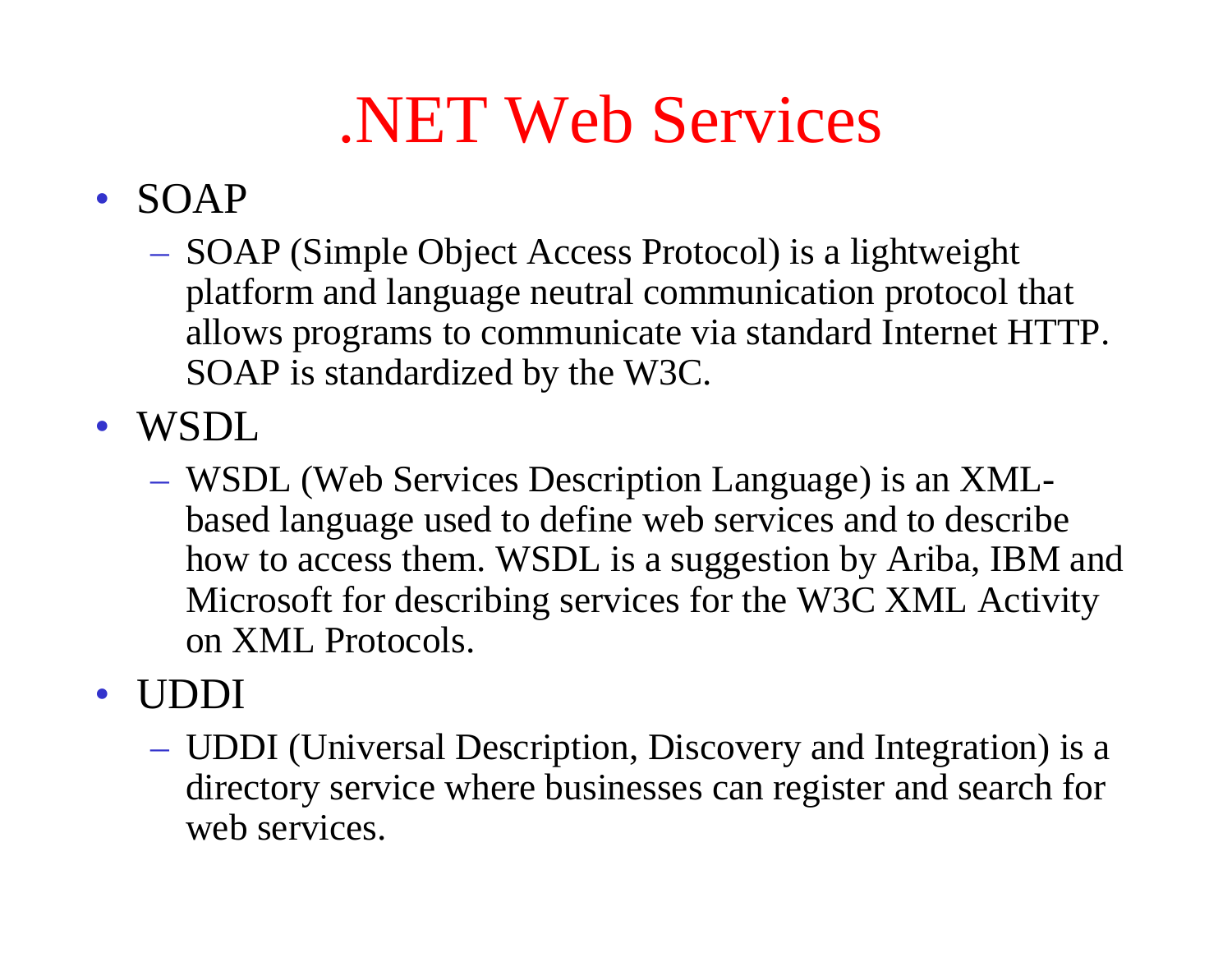## .NET Servers

#### • SQL Server

- $-$  SQL Server is a fully web-enabled database.
- SQL Server has strong support for XML and HTTP which are two of the main infrastructure technologies for .NET.
- Some of the most important new SQL Server features are direct access to the database from a browser, query of relational data with results returned as XML, as well as storage of XML in relational formats.
- The current version is SQL Server 2000. SQL Server 2005 is going to be released soon.
- Internet Information Services
	- IIS has strong support for more programming to take place on the server, to allow the new Web Applications to run in any browser on any platform.
	- The current version is SQL IIS 6.0.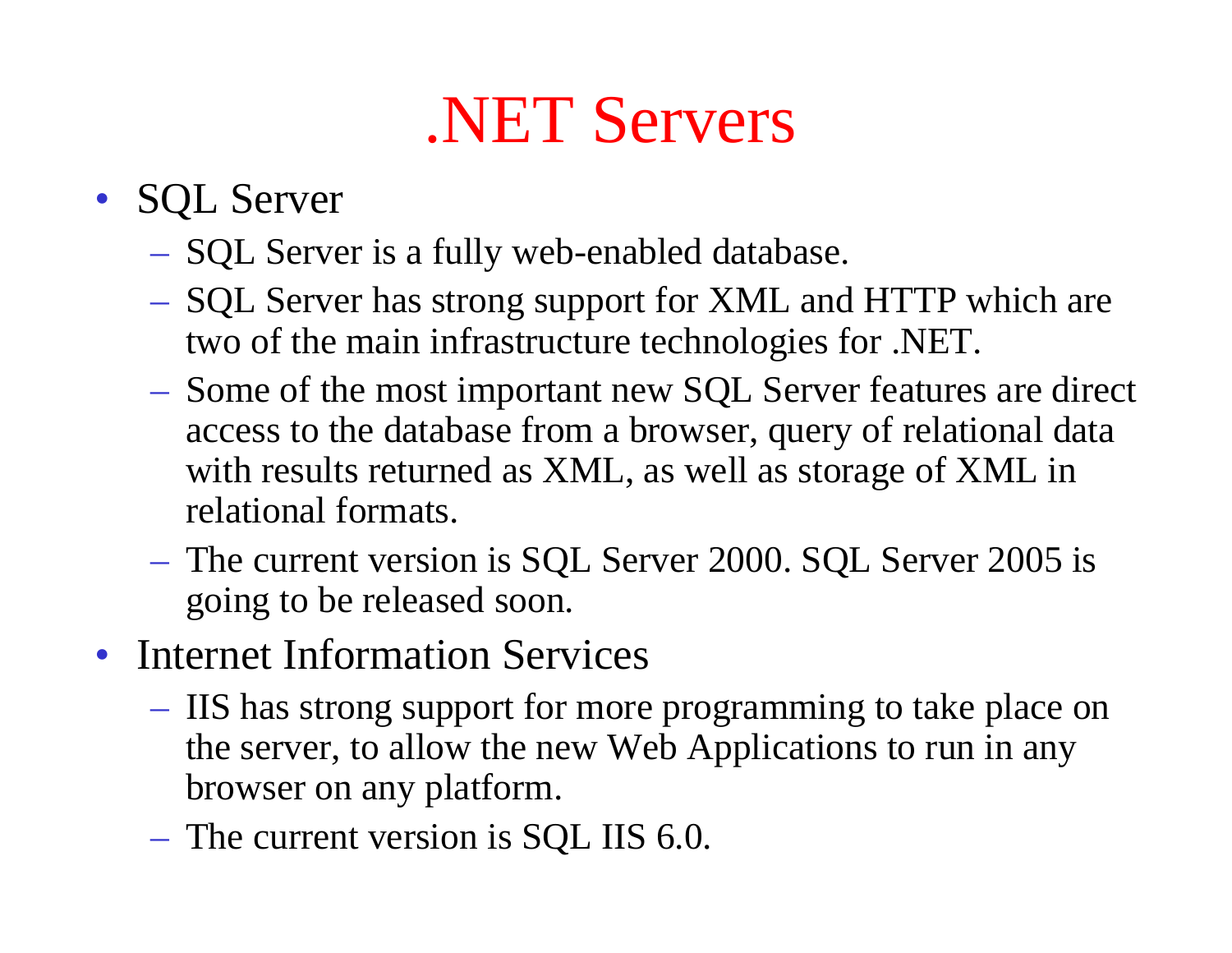### .NET Servers

- Internet Storages
	- .NET offers secure and addressable places to store data and applications on the Web. Allowing all types of Internet devices (PCs, Palmtops, Phones) to access data and applications.
- Internet Dynamic Delivery
	- Reliable automatic upgrades by demand and installation independent applications.
	- .NET will support rapid development of applications that can be dynamically reconfigured.
- Internet Identity
	- NET supports many different levels of authentication services like passwords, wallets, and smart cards.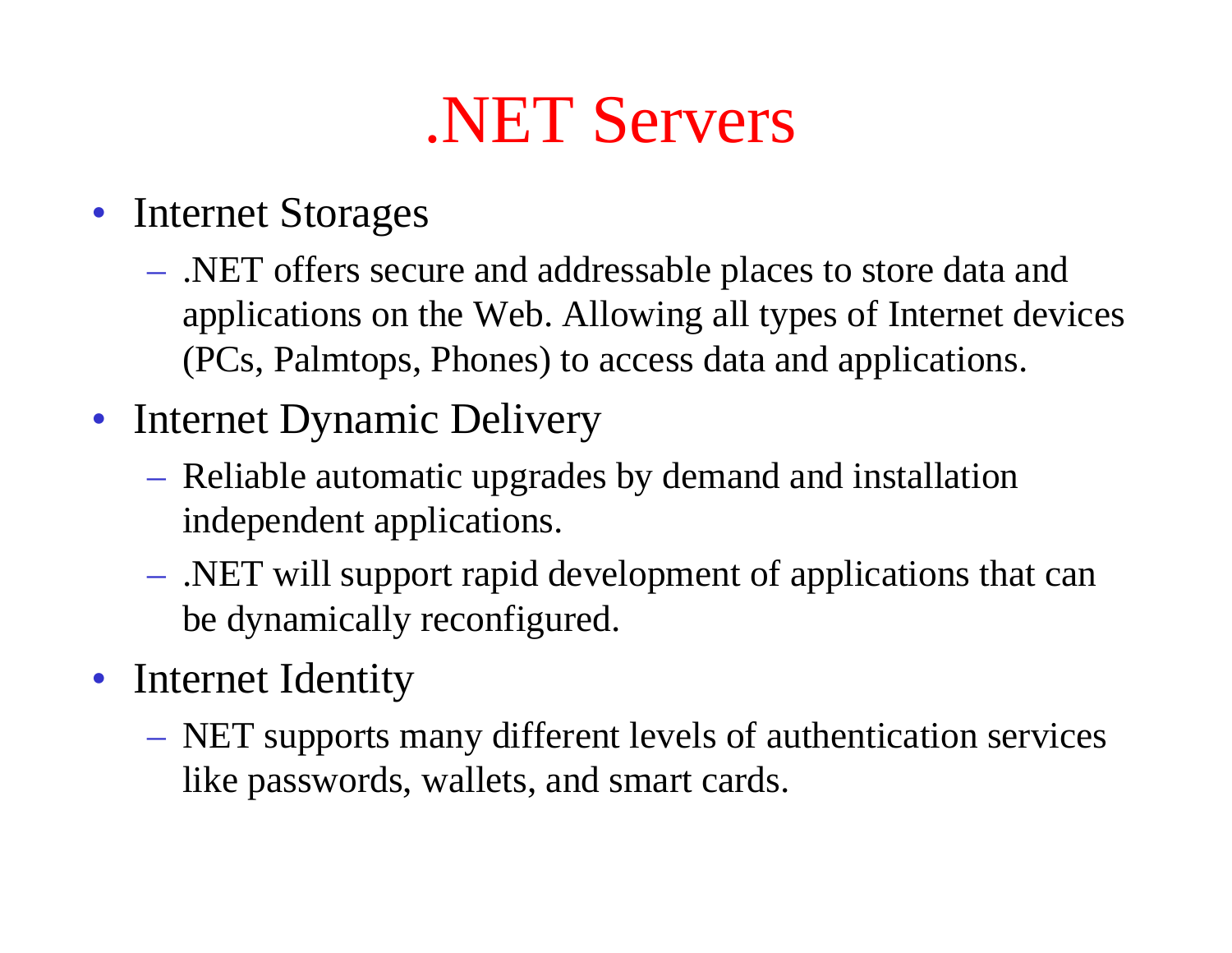## .NET Servers

- Internet Messaging
	- NET supports integration of messaging, e-mail, voice-mail, and fax into one unified Internet Service, targeted for all kinds of PCs or smart Internet devices.
- Internet Calendar
	- .NET supports Internet integration of work, social, and private home calendars. Allowing all types of Internet devices (PCs, Palmtops, Phones) to access the data.
- Internet Directory Services
	- .NET supports a new kind of directory services that can answer XML based questions about Internet Services, far more exactly than search engines and yellow pages.
	- These services are built on the UDDI standard.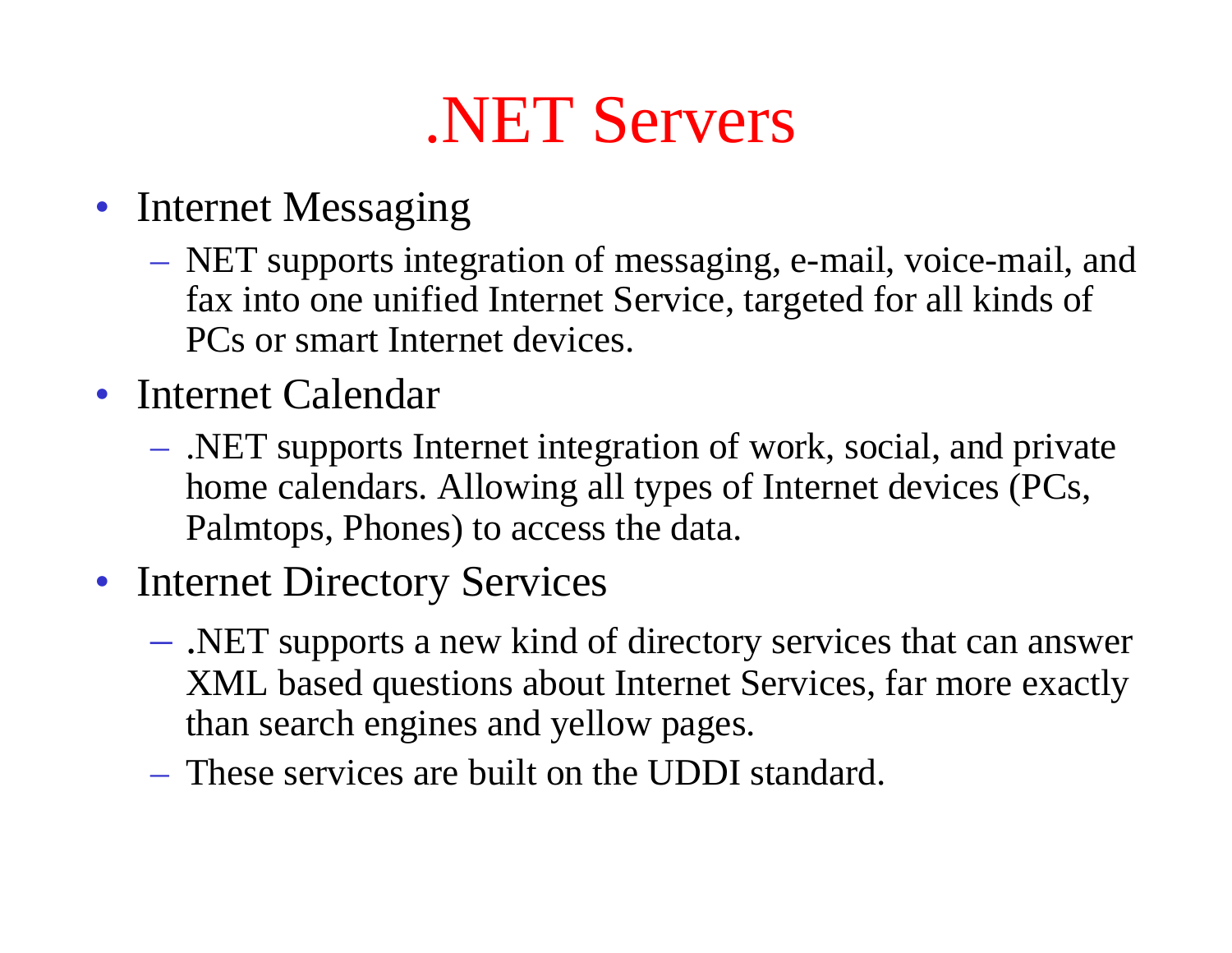# .NET Component Model

- .NET allows all classes to be reused at the binary level. You simply write a .NET class, which then becomes a part of an assembly and supports plugand-play.
- An assembly is the basic unit of deployment and versioning, consisting of a manifest, a set of one or more modules (usually DLL), and an optional set of resources
- Microsoft .NET provides a simpler way to build and deploy components.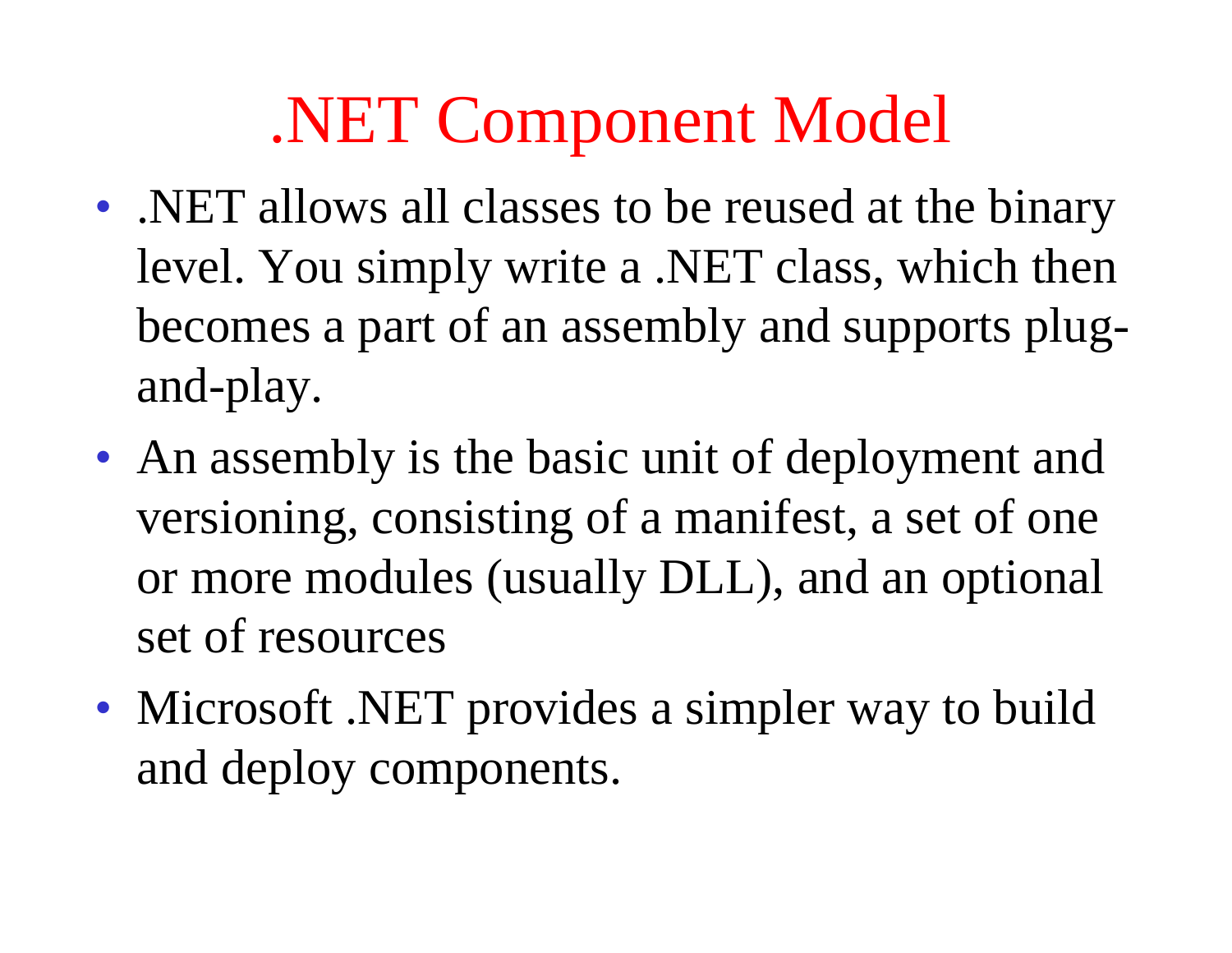# Interoperability

- In distributed systems interoperability is a major issue. A number of standards and architectures have been developed to address these issues. For example:
	- **Representation standards,** such as External Data Representation (XDR) and Network Data Representation (NDR), address the issue of passing data types between different machines.
	- **Architecture standards,** such as the Distributed Computing Environment's (DCE) Remote Procedure Call (RPC), the Object Management Group's (OMG) Common Object Request Broker Architecture (CORBA), and Microsoft's Component Object Model (COM), address the issue of calling methods across language, process, and machine boundaries.
	- **Language standards** such as ANSI C allow the distribution of source code across compilers and machines.
	- **Execution environments** such as virtual machines (VM) of SmallTalk and Java, allow code to execute on different physical machines by providing a standardized environment for execution.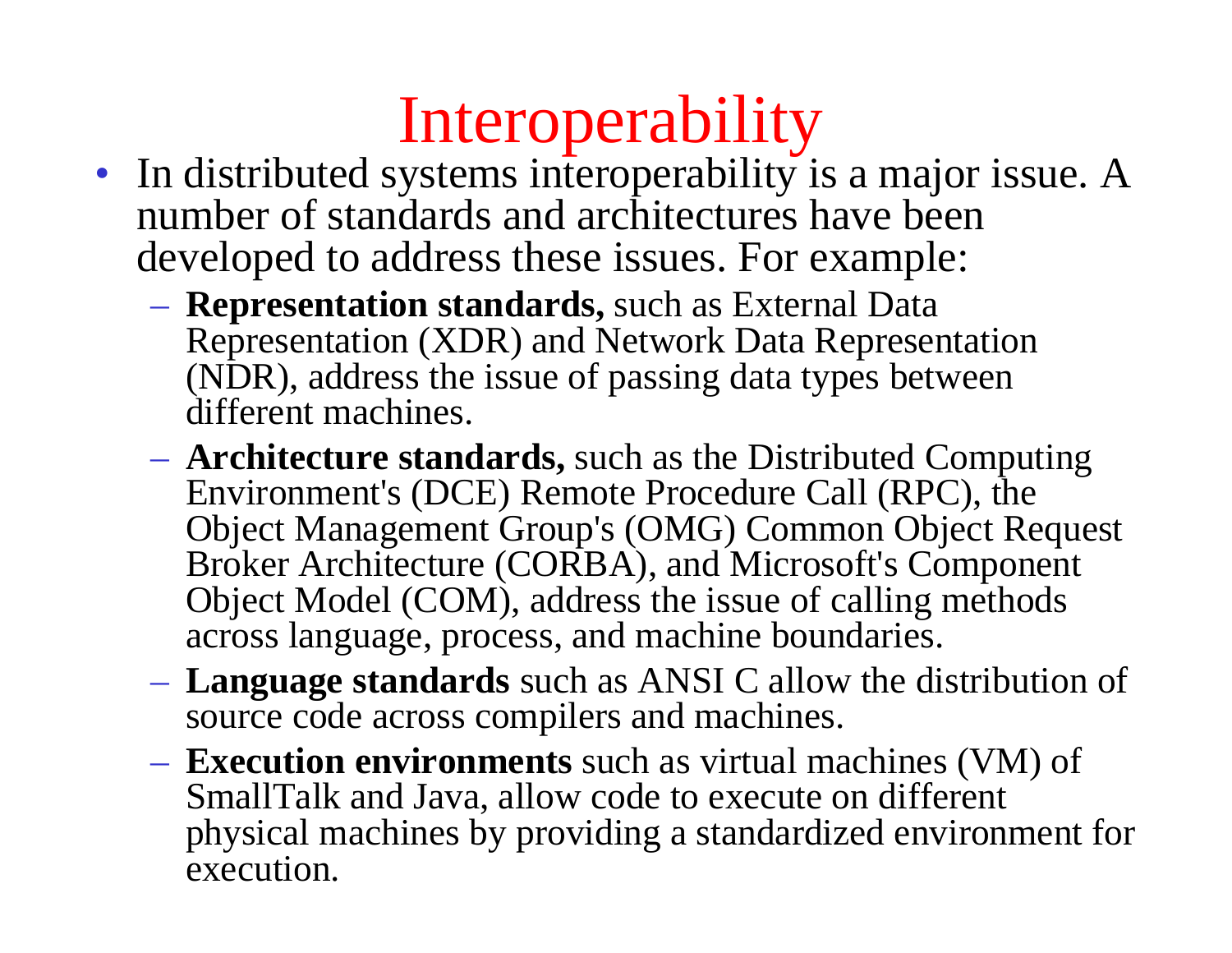# Language interoperability

- Language interoperability is a problem that is not well solved.
	- Language interoperability does not just refer to a standardized calling model, such as COM and CORBA, but a schema that allows classes and objects in one language to be used as first class citizens in another language.
	- For example, it should be possible for Python code to instantiate a C++ object that inherits from an Eiffel class.
- The Microsoft .NET Framework is intended to address the issue of language interoperability.
- Common language runtime (CLR) is core component of the .NET Framework for the language interoperability.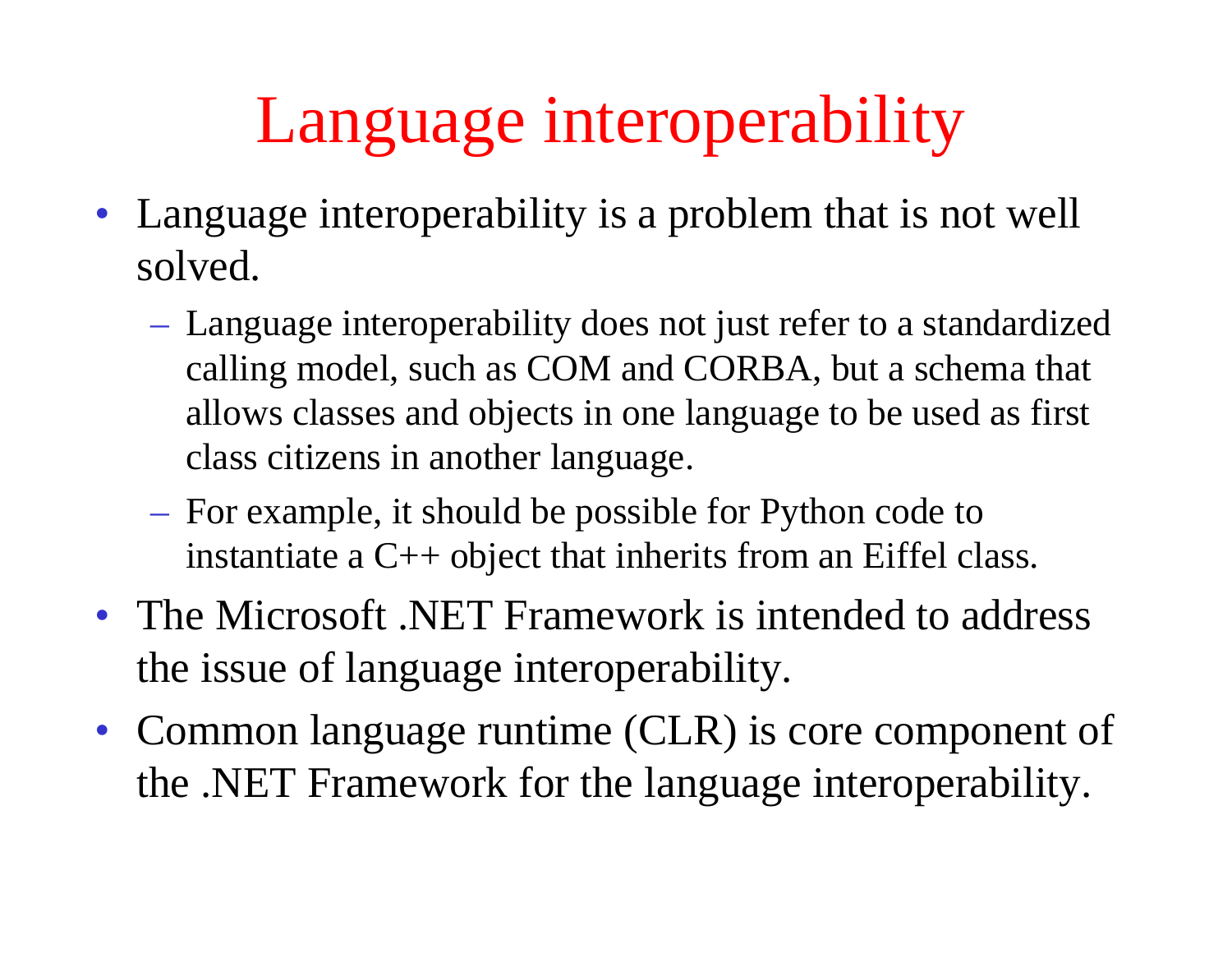- The CLR manages and executes code written in .NET languages and is the basis of the .NET architecture, similar to the Java Virtual Machine (JVM).
- The CLR activates objects, performs security checks on them, lays them out in memory, executes them, and garbage-collects them.
- The CLR executables or **Portable Executable** (PE) files, which are .NET assemblies or units of deployment.
	- $\mathcal{L}_{\mathcal{A}}$  The CLR is the runtime engine that loads required classes, performs just-in-time compilation on needed methods, enforces security checks, and accomplishes a bunch of other runtime functionalities.
	- The CLR executables are either EXE or DLL files that consist mostly of metadata and code.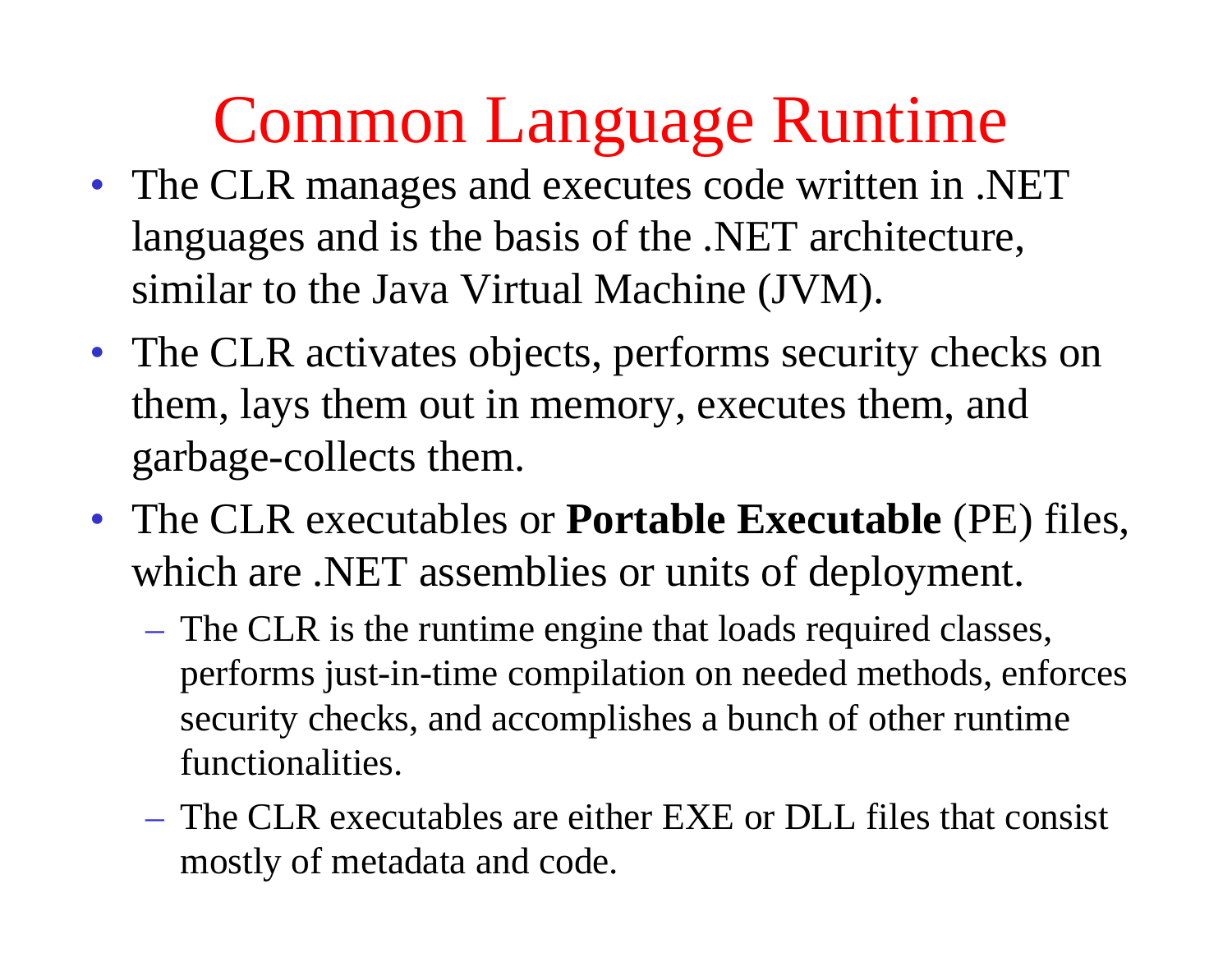| <b>Base Class Library Support</b> |                        |                          |                             |  |
|-----------------------------------|------------------------|--------------------------|-----------------------------|--|
| <b>Thread Support</b>             |                        | <b>COM Marshaler</b>     |                             |  |
| <b>Type Checker</b>               |                        | <b>Exception Manager</b> |                             |  |
| <b>Security Engine</b>            |                        | <b>Debug Engine</b>      |                             |  |
| IL to Native<br><b>Compilers</b>  | Code<br><b>Manager</b> |                          | Garbage<br><b>Collector</b> |  |
| <b>Class Loader</b>               |                        |                          |                             |  |

- • Manages running code
	- Verifies type safety
	- Provides garbage collection, error handling
	- Code access security for semitrusted code
- Provides common type system
	- Value types integer, float, user defined, etc)
	- Reference types Objects, Interfaces
- Provides access to system resources
	- Native API, COM, etc.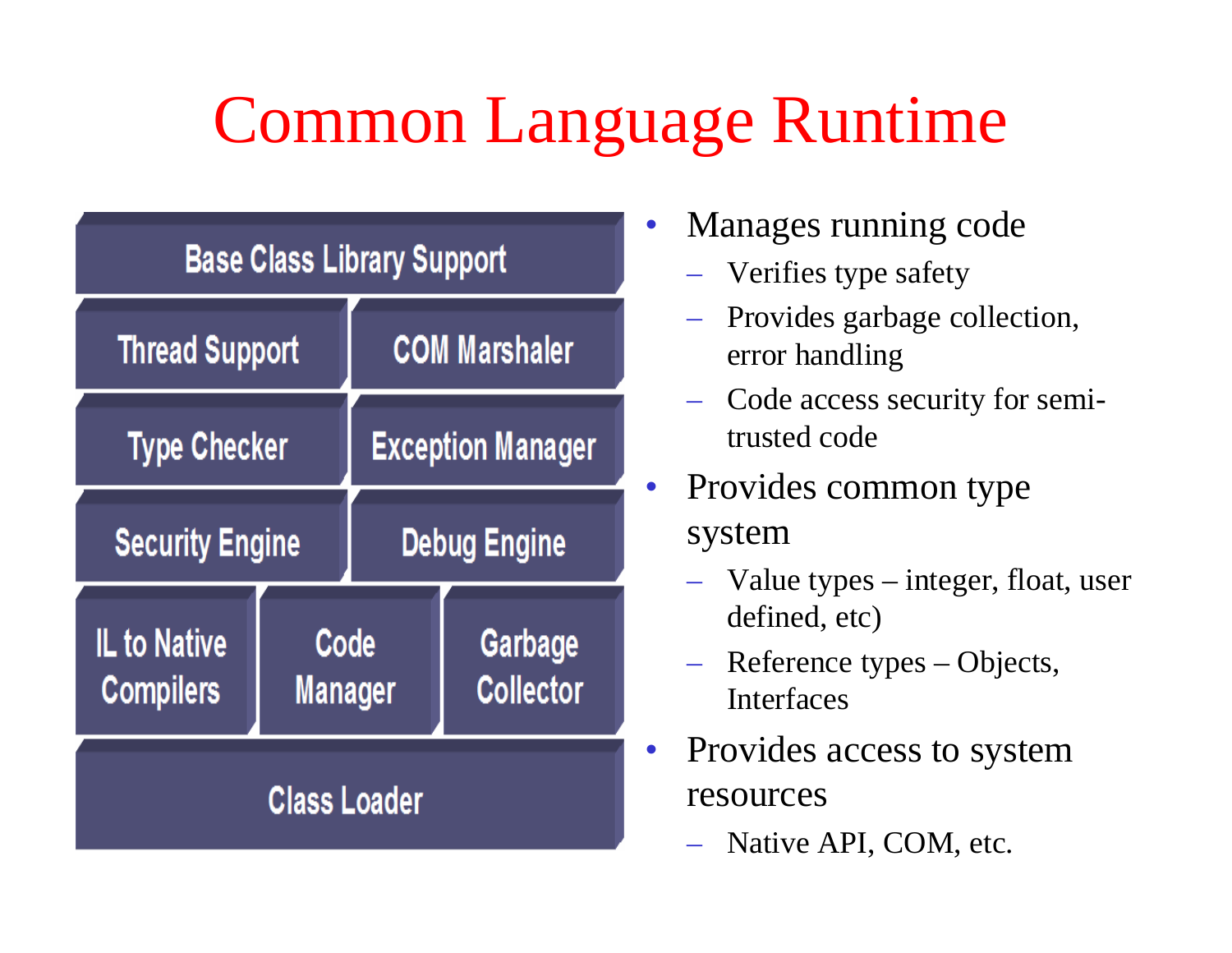## .NET Portable Executable (PE) Files



- A Windows executable, EXE or DLL must conform to the PE file format, which is derivative of the Microsoft **Common Object File Format** (COFF).
- • Any compiler that wants to generate Windows executables must obey the PE/COFF specification.
- A .NET PE file consist of 4 parts as shown in the Figure.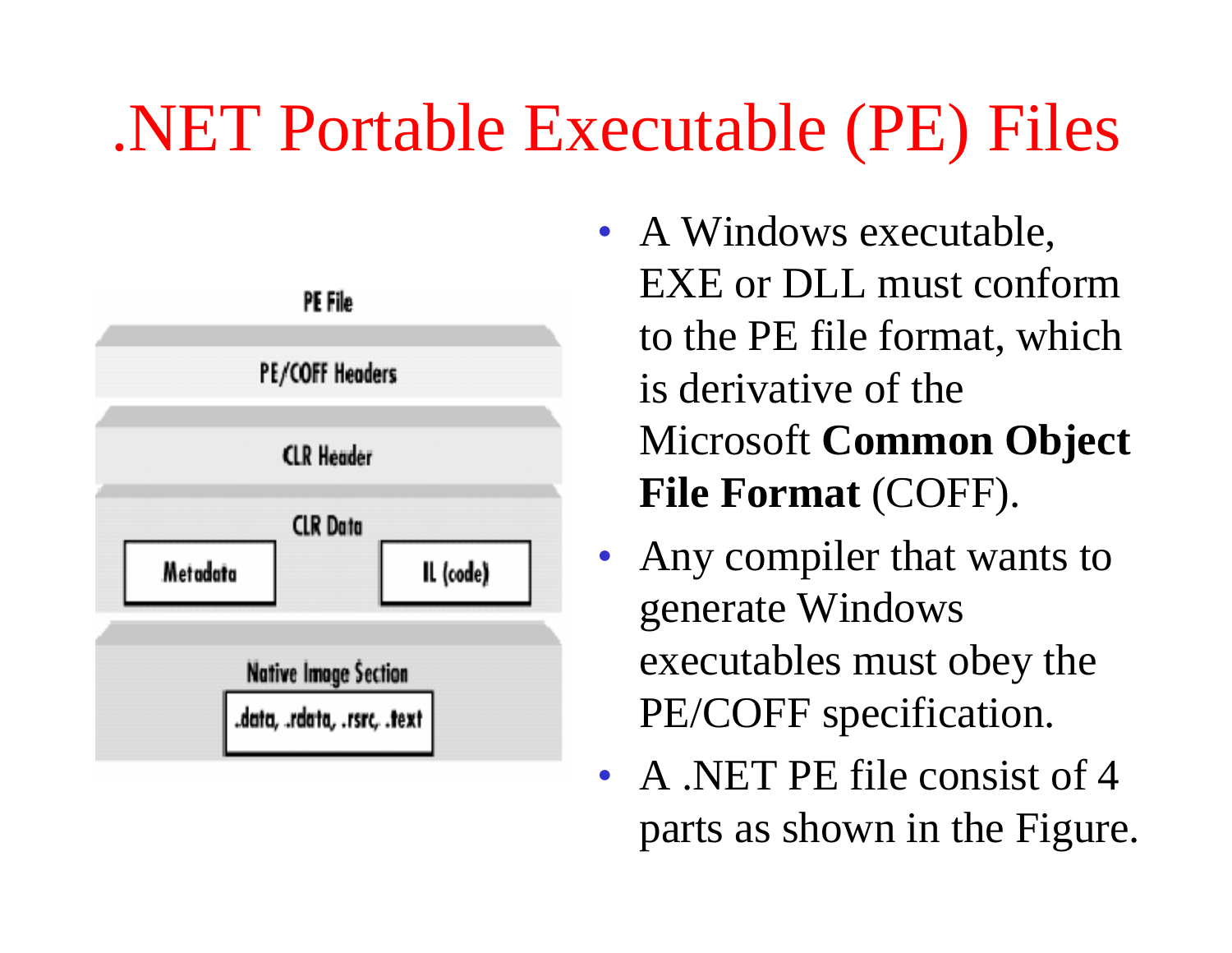#### How CLR acts as a Virtual Machine?

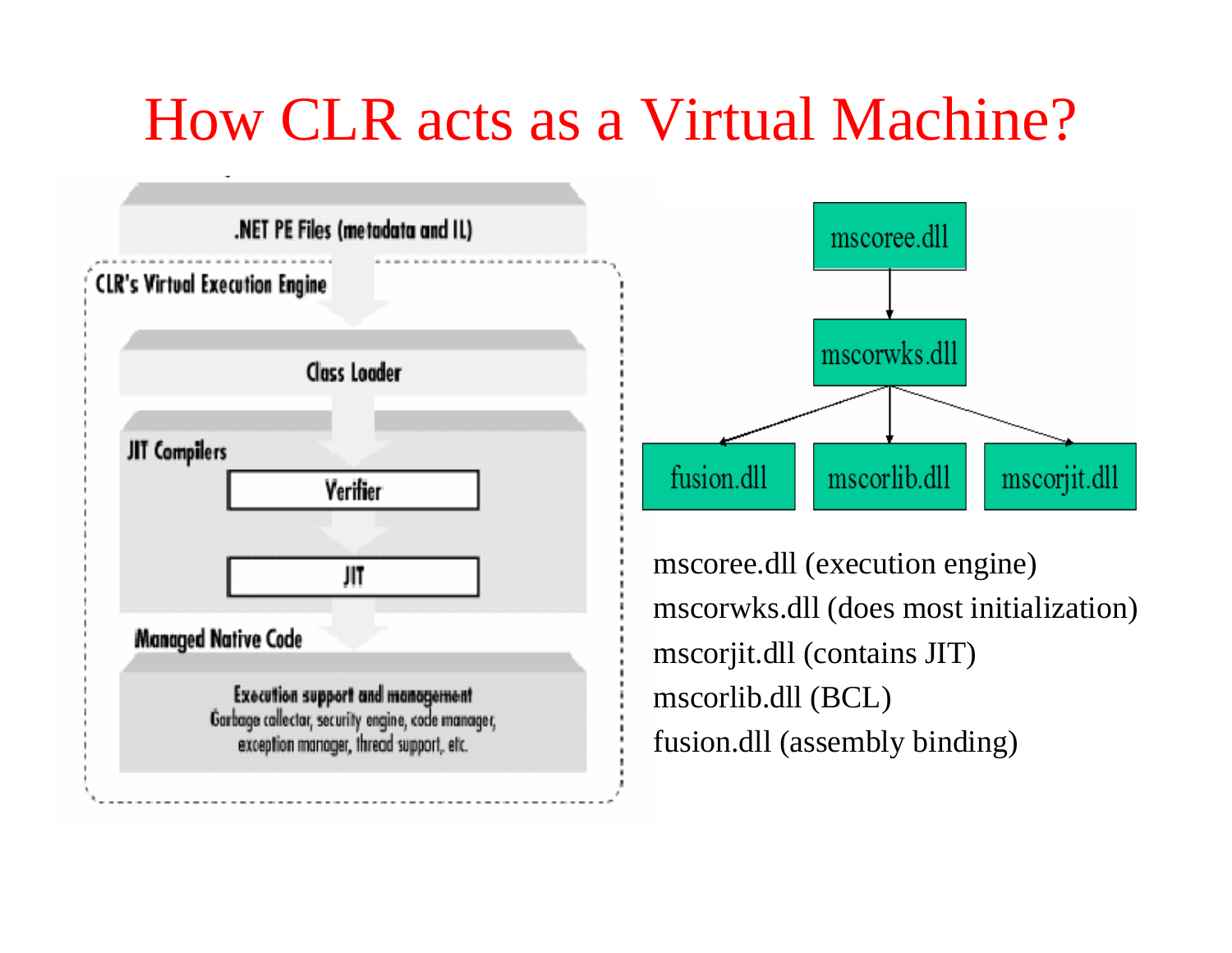- The Common Language Runtime (CLR) consists of three main components:
	- $\mathcal{L}_{\mathcal{A}}$  A **type system**, which supports many of the types and operations found in modern programming languages.
	- A **metadata system**, which allows metadata to be persisted with types at compile time and then interrogated by the execution system at run time.
	- $\mathcal{L}_{\mathcal{A}}$  An **execution system**, which executes .NET Framework programs, utilizing the metadata system information to perform services such as memory management.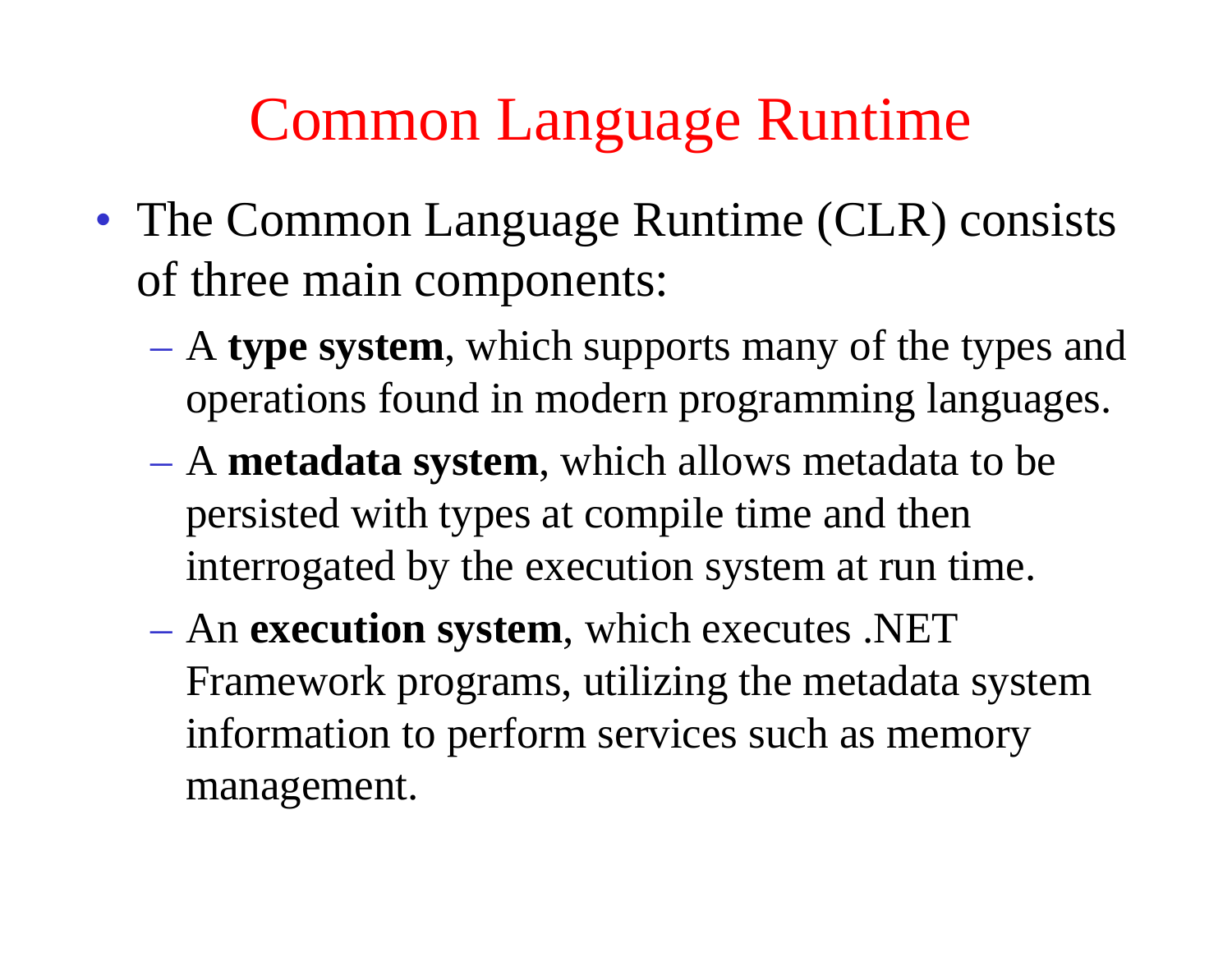- The following figure shows one view of the relationship between elements of the runtime.
	- At the top of diagram, the source file may hold a definition of a new type in any .NET languages, such as C#.
	- When this file is compiled by a .NET Framework C# compiler, the resulting Microsoft Intermediate Language (MSIL) is saved with the new type's metadata. The metadata format used is independent of the programming language in which the type was defined.
	- Once the MSIL for this new type exists, other source files, possibly written in other languages, such as C++, Eiffel, Python, or Visual Basic®, can import this file.
	- At runtime, the execution system compiles, loads, and starts executing an MSIL file. References to a type defined in a different MSIL file cause that file to be loaded, its metadata is read, and then instances of the new type can be exposed to the runtime.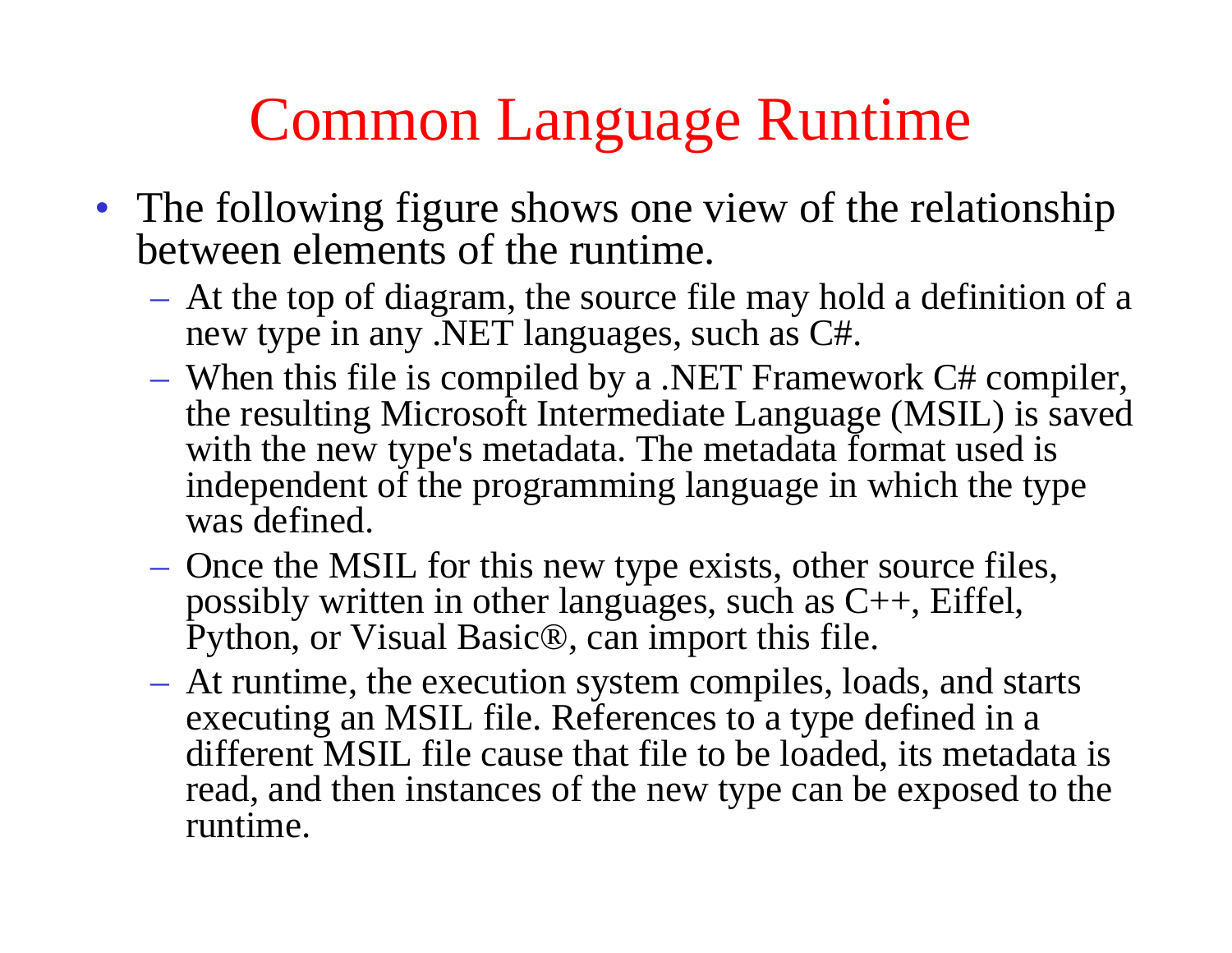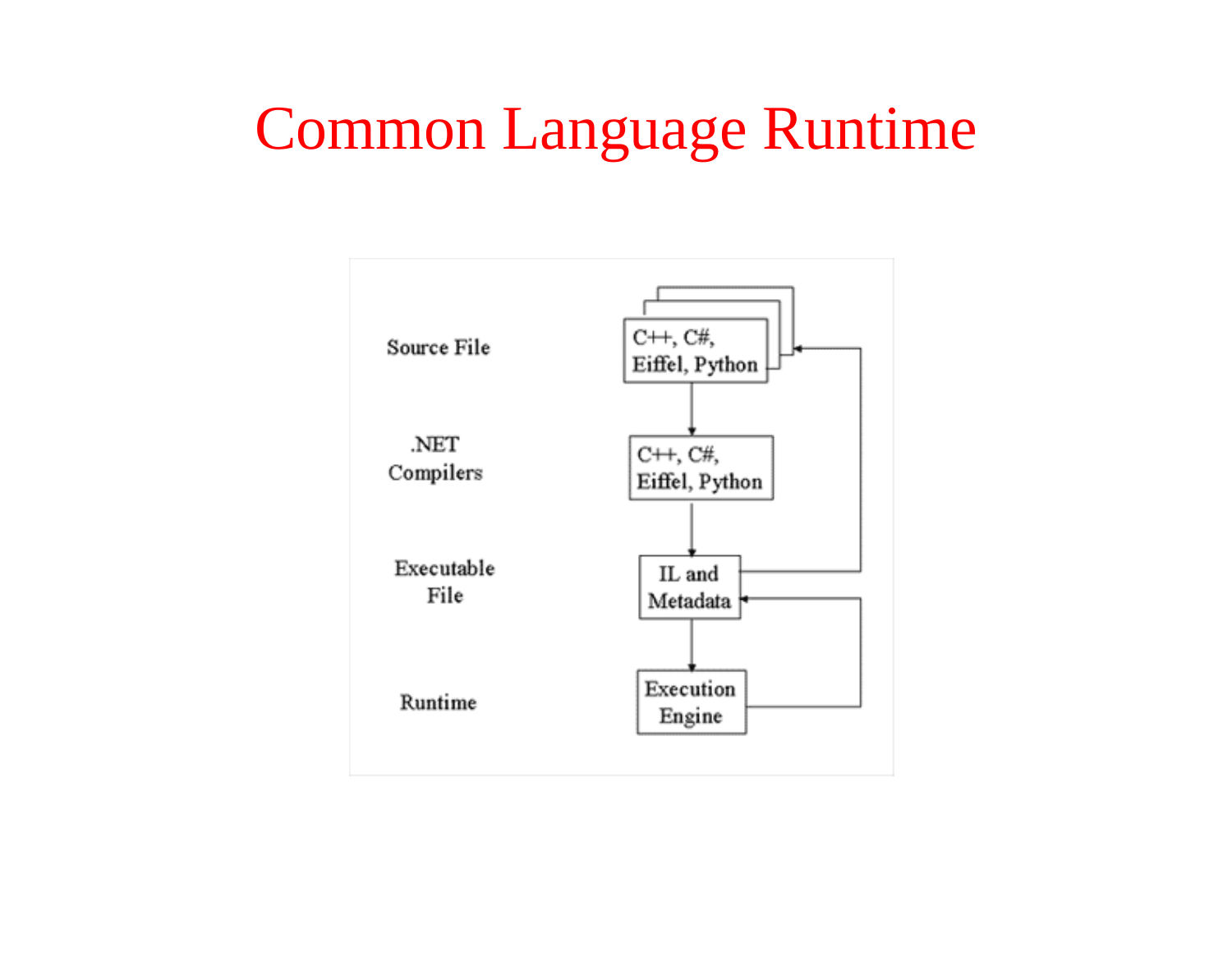#### Execution scheme of .NET

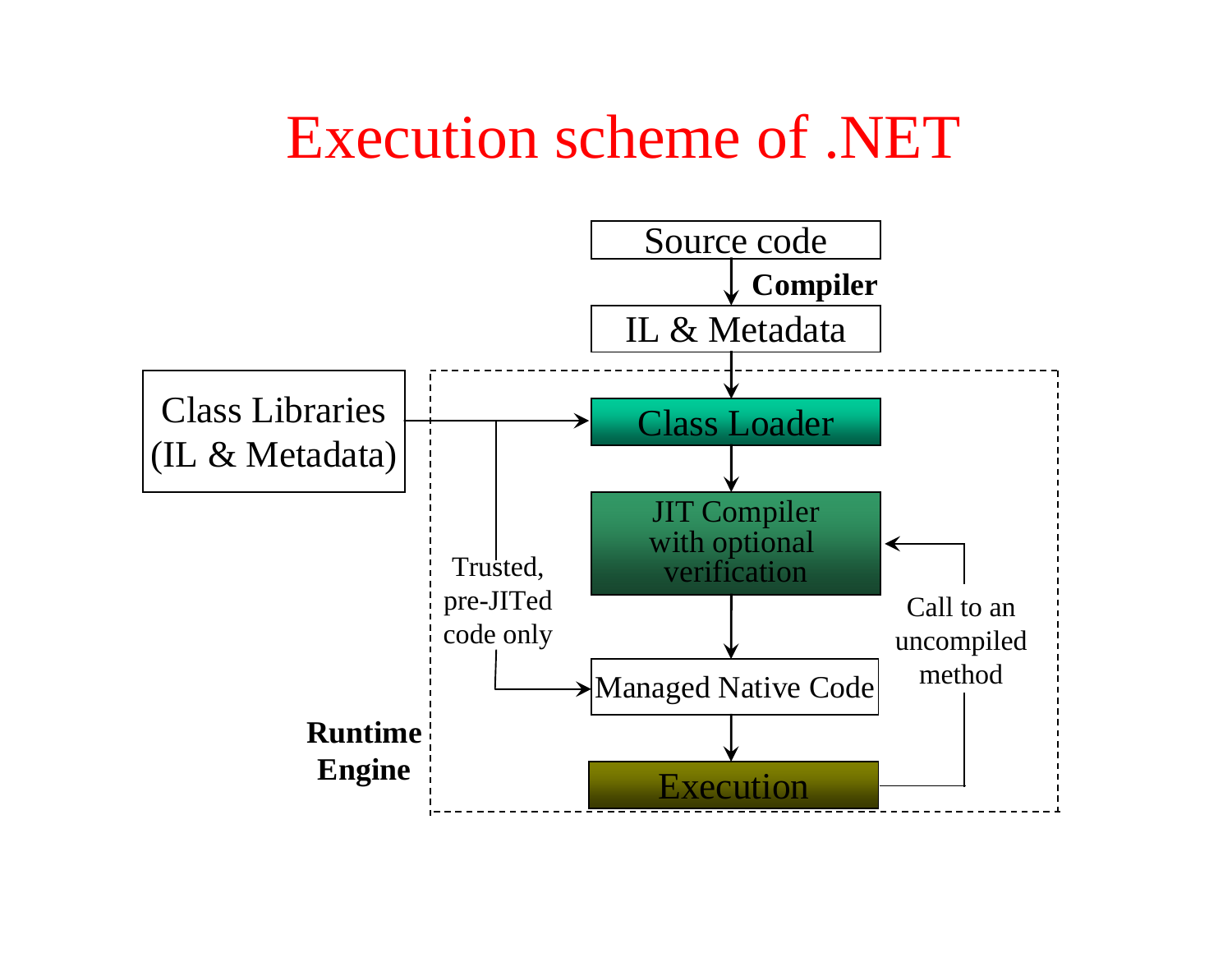# .NET Concept



•Source Code partially compiled to MSIL

•Source code written in various languages

 $\bullet$ MSIL runs on CLR – an implementation of the CLS standard

•CLR available for various devices – the use of the Compact Framework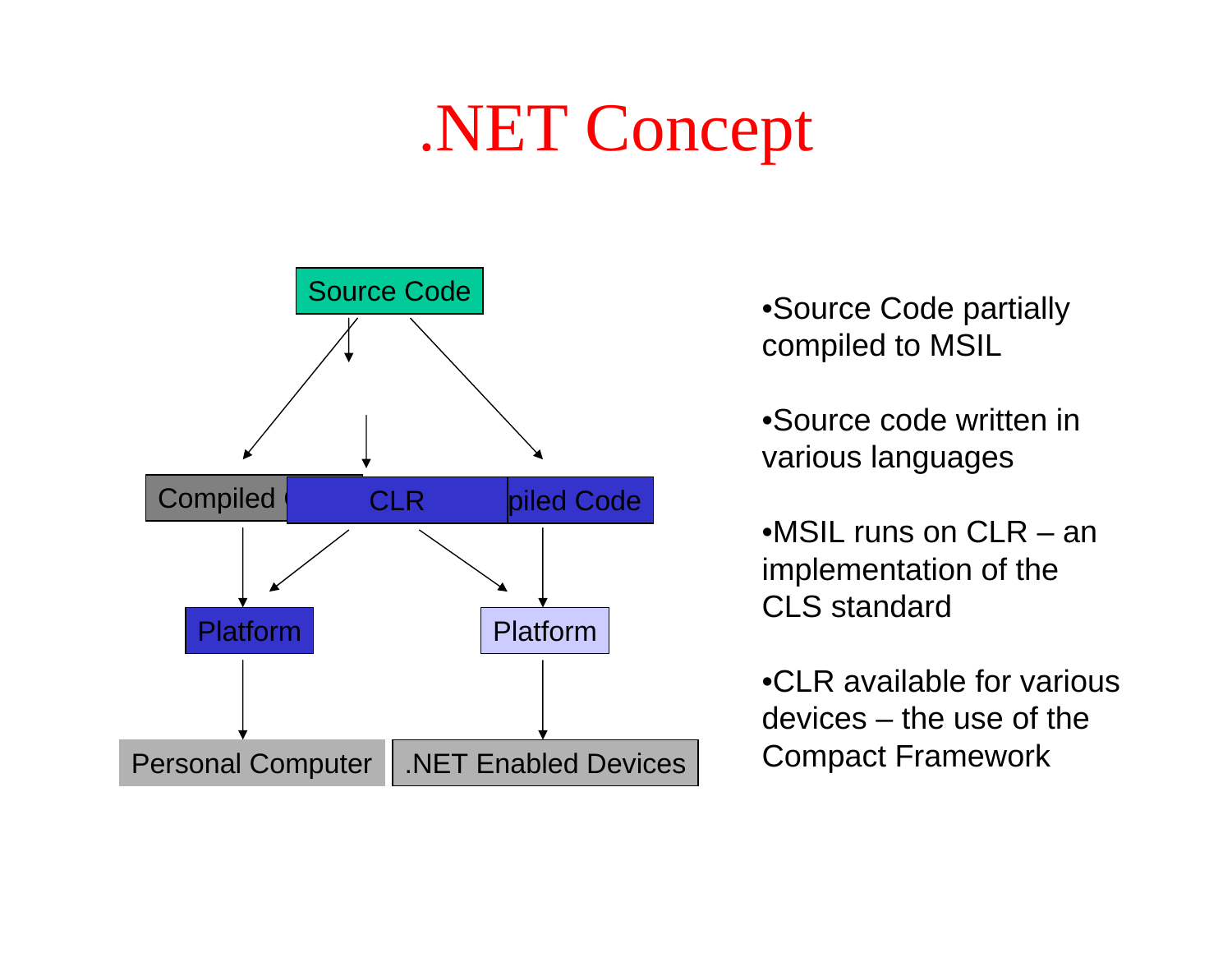# Language interoperability

- When striving for language interoperability, the basic issues remain. Some form of agreement about the representation of data types must be adopted.
	- In the CORBA world, the Object Management Architecture defines the concepts of object and type, and the CORBA specification quantifies these concepts.
	- In the .NET Framework, the common language runtime type system describes the types within the system.
- The common language runtime type system is divided into two subsystems:
	- **Value types**: A variable of value types directly contains only an object with the value.
	- **Reference types**: A variable of reference type directly contains a reference to an object. Another variable many contain a reference to the same object.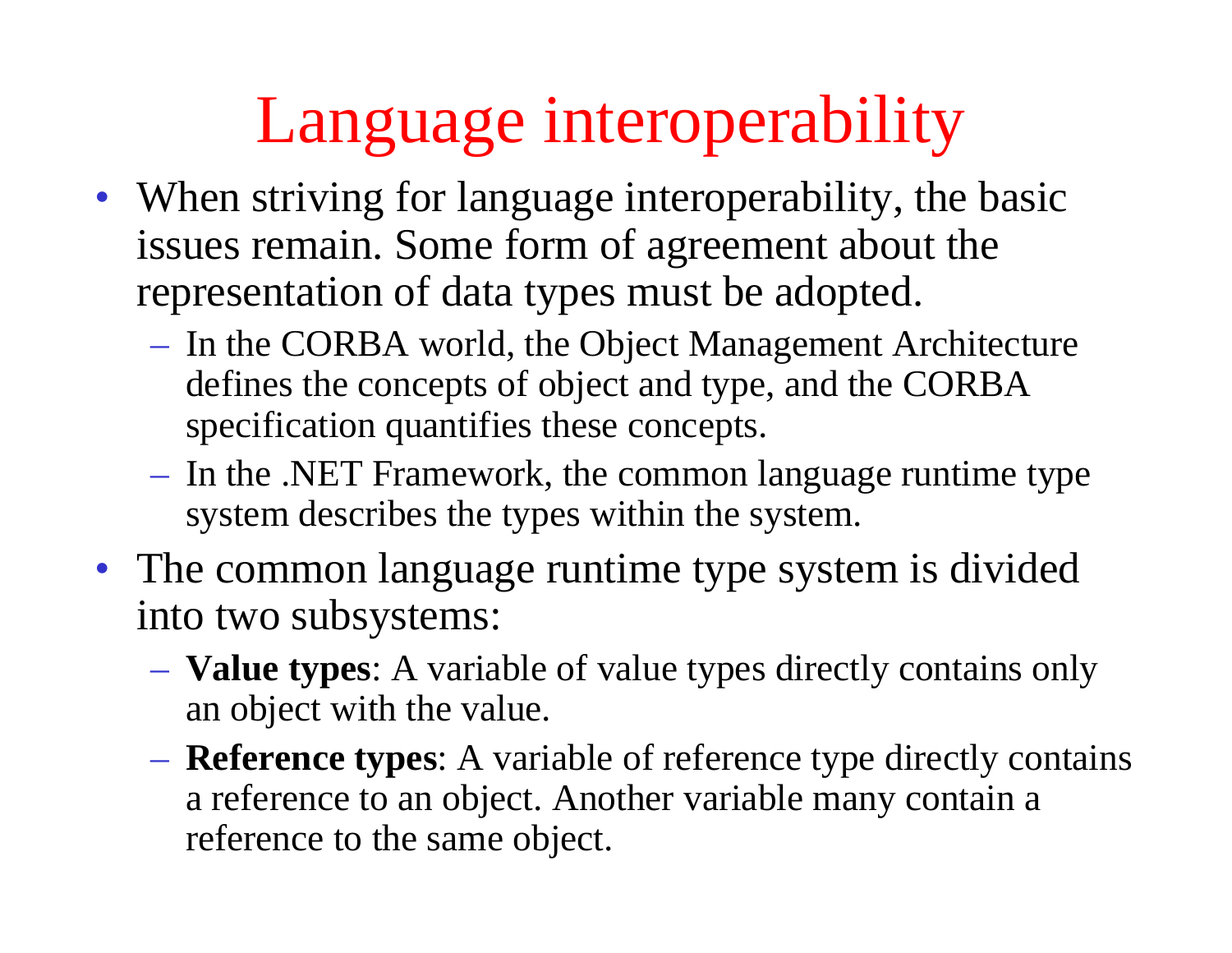## Common language runtime type system

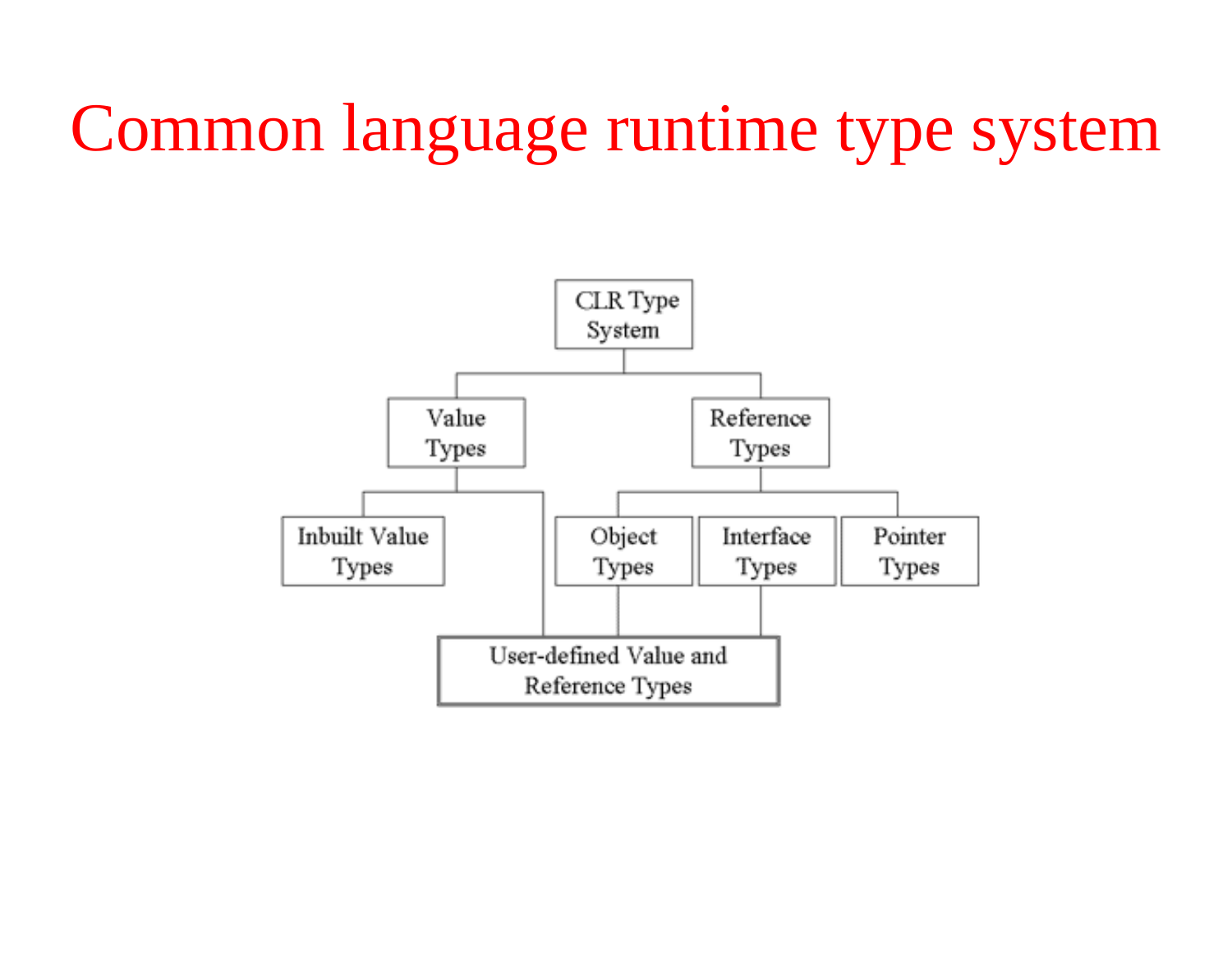## Metadata

- Metadata is the essential link that bridges the runtime type system and the execution engine. Currently, two significant problems exist with many component-based programming systems:
	- Information about the component (its metadata) is often not stored with the component. Rather, metadata is often stored in auxiliary files, such as interface definition language (IDL) files, type libraries, interface repositories, implementation repositories, and the Registry. The .NET common language runtime stores metadata with types to avoid this issue.
	- Metadata facilities are primitive. Most facilities only allow developers to specify the syntax of an interface, but not its semantics. The .NET Framework common language runtime addresses this problem by providing a standardized metadata extension system known as custom attributes.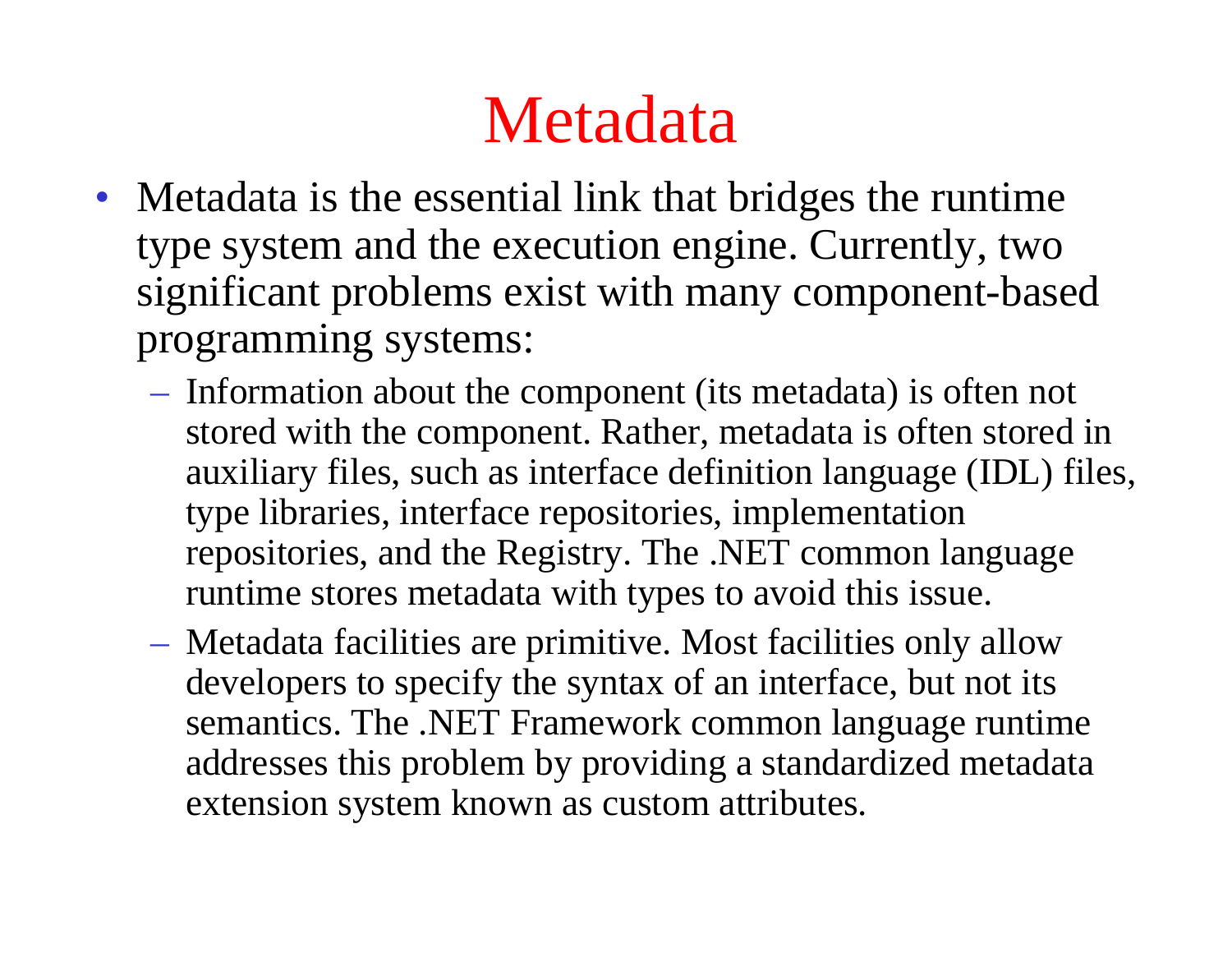# Common Language Specification

- Compilers targeting the .NET Framework describe the types they produce with metadata for two reasons:
	- Metadata permits types defined in one language to be usable in another language. This facility ensures language interoperability in the common language runtime.
	- The execution engine requires metadata to manage objects. Managing objects includes requirements such as memory management.
- If the common language runtime can be described as the union of many programming language features, the common language specification (CLS) is a subset of these features. The subset is not the set of all features common to all languages. Rather it is a set of features common to many programming languages.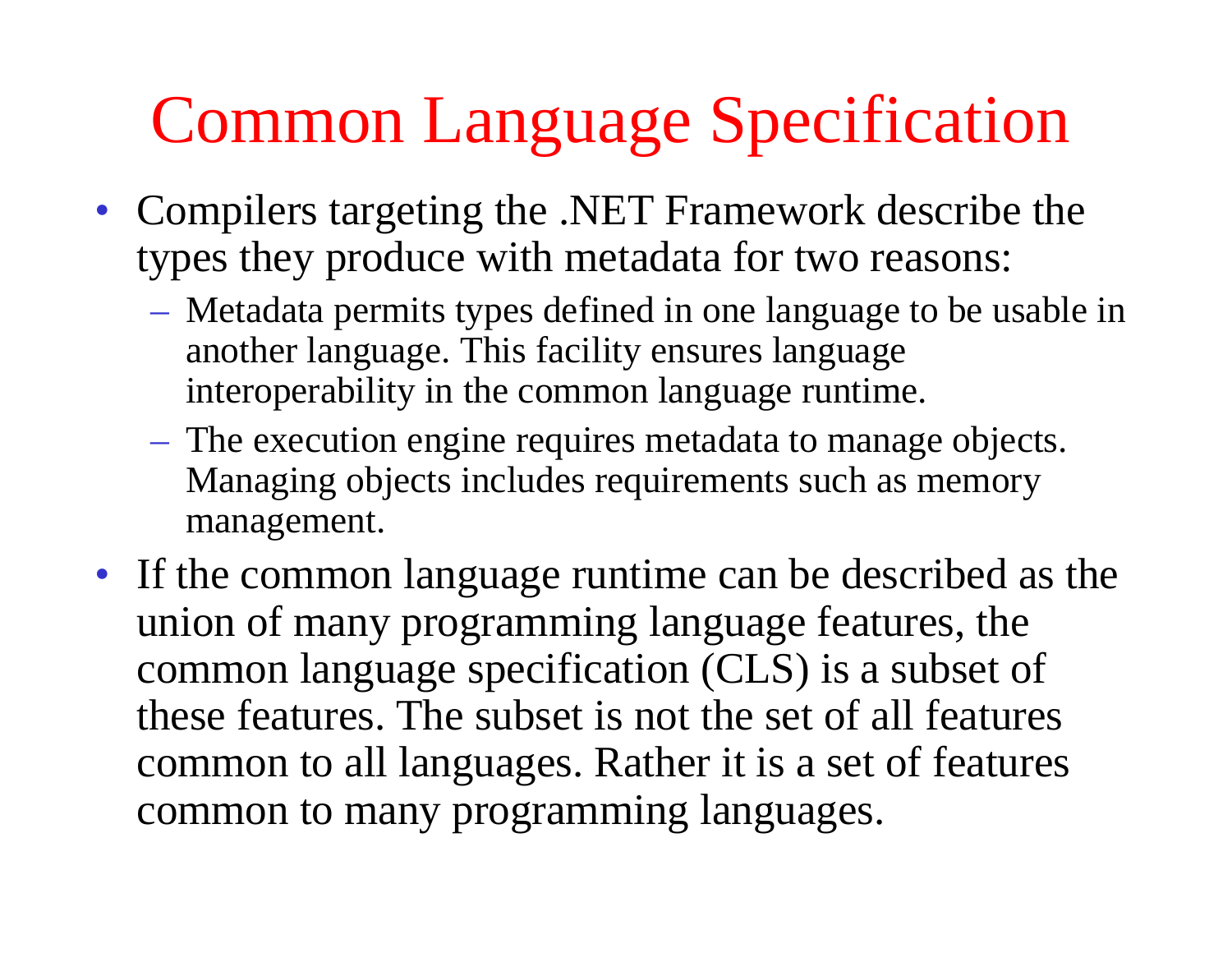# .NET security

- Security is an essential part of .NET.
- Means of ensuring safety:
	- Safe type system (type verification): .NET code is subject to verification.
	- Code authenticity check: .NET assembly is signed using 128 bit public key cryptography.
	- Resource access authorization
	- Declarative/Imperative security
	- Security policy:
		- Access policies
		- Roles (based on the roles)
- Increased security role for remote execution
- Cryptographic security methods available for embedding into user applications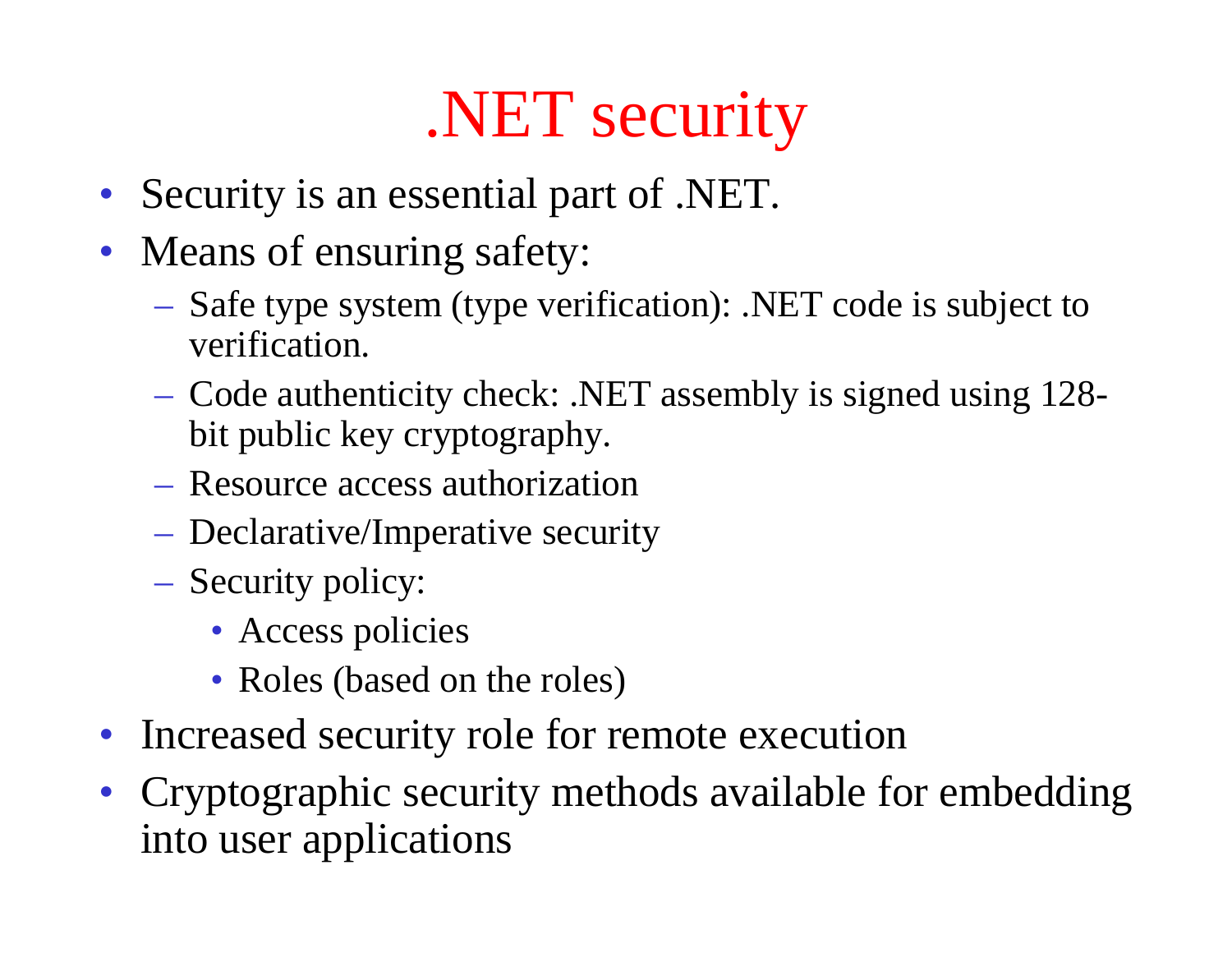## .NET vs. COM

- COM provides a way for components to integrate. However, each component has to provide plumbing and objects could not directly interact.
- With .NET framework common language runtime, components are built on a common platform. No plumbing is needed and objects could directly interact.
- Though COM permits you to integrate binary components developed using any language, it does require you to obey the COM identity, lifetime, and binary layout rules and write the plumbing code that is required to create a COM component
- .NET class can be exported as a COM object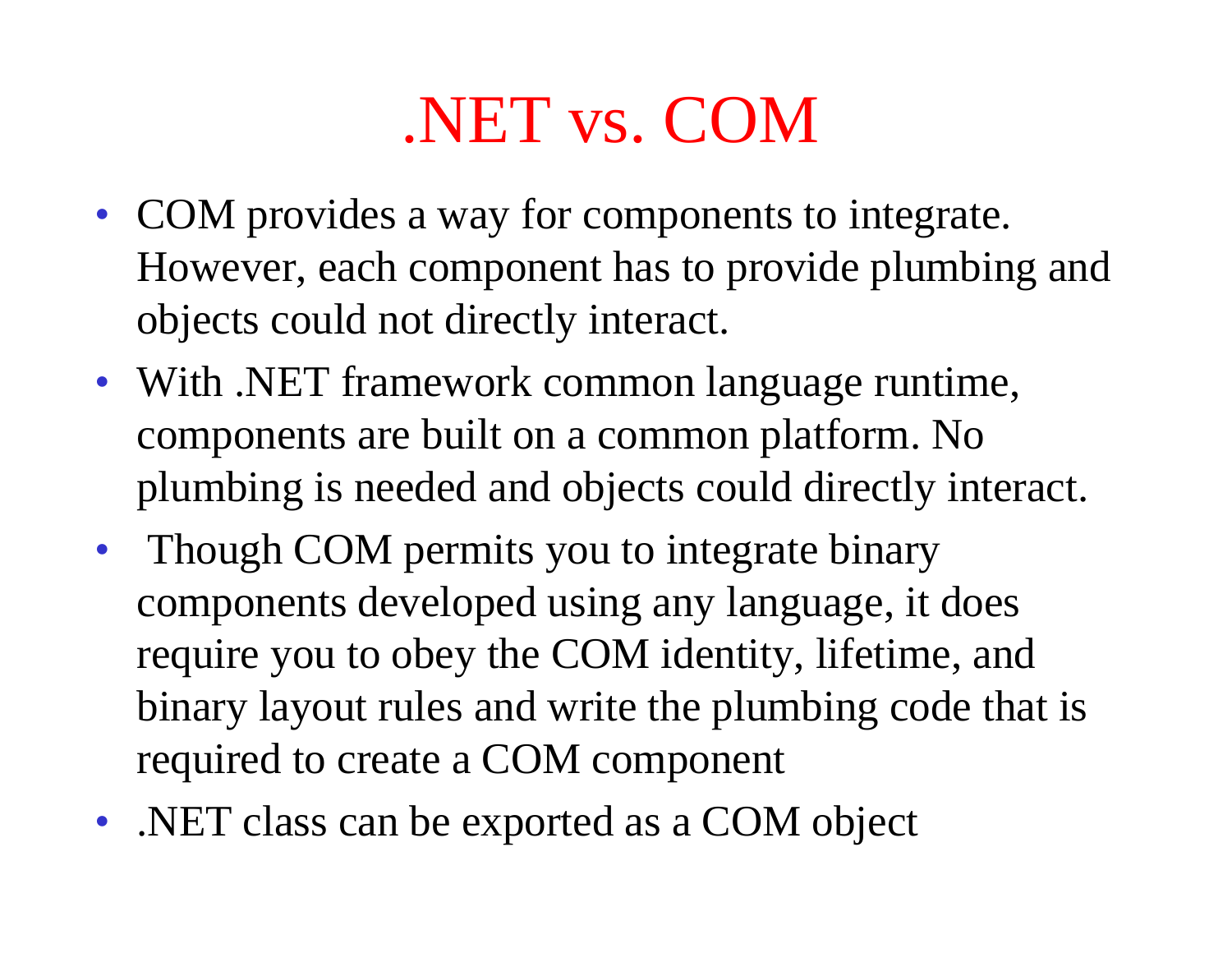## .NET vs. COM

- Eliminates COM plumbing
	- $-$  Registration  $\rightarrow$  self describing components
	- $-$  GUIDs (Globally Unique Identifier)  $\rightarrow$  hierarchical namespaces
	- $\overline{\phantom{a}}$  .IDL files  $\rightarrow$  source code to metadata
	- HRESULTs (a coded numerical value assigned to a specific exception)  $\rightarrow$  structured exceptions
	- IUnknown (The IUnknown interface is the basis of all COM interfaces.)  $\rightarrow$  root object class
	- $-$  AddRef/Release  $\rightarrow$  garbage collector
	- CoCreateInstance (This function creates on the local system a single uninitialized object of the class associated with a specified class identifier.)  $\rightarrow$  new operator